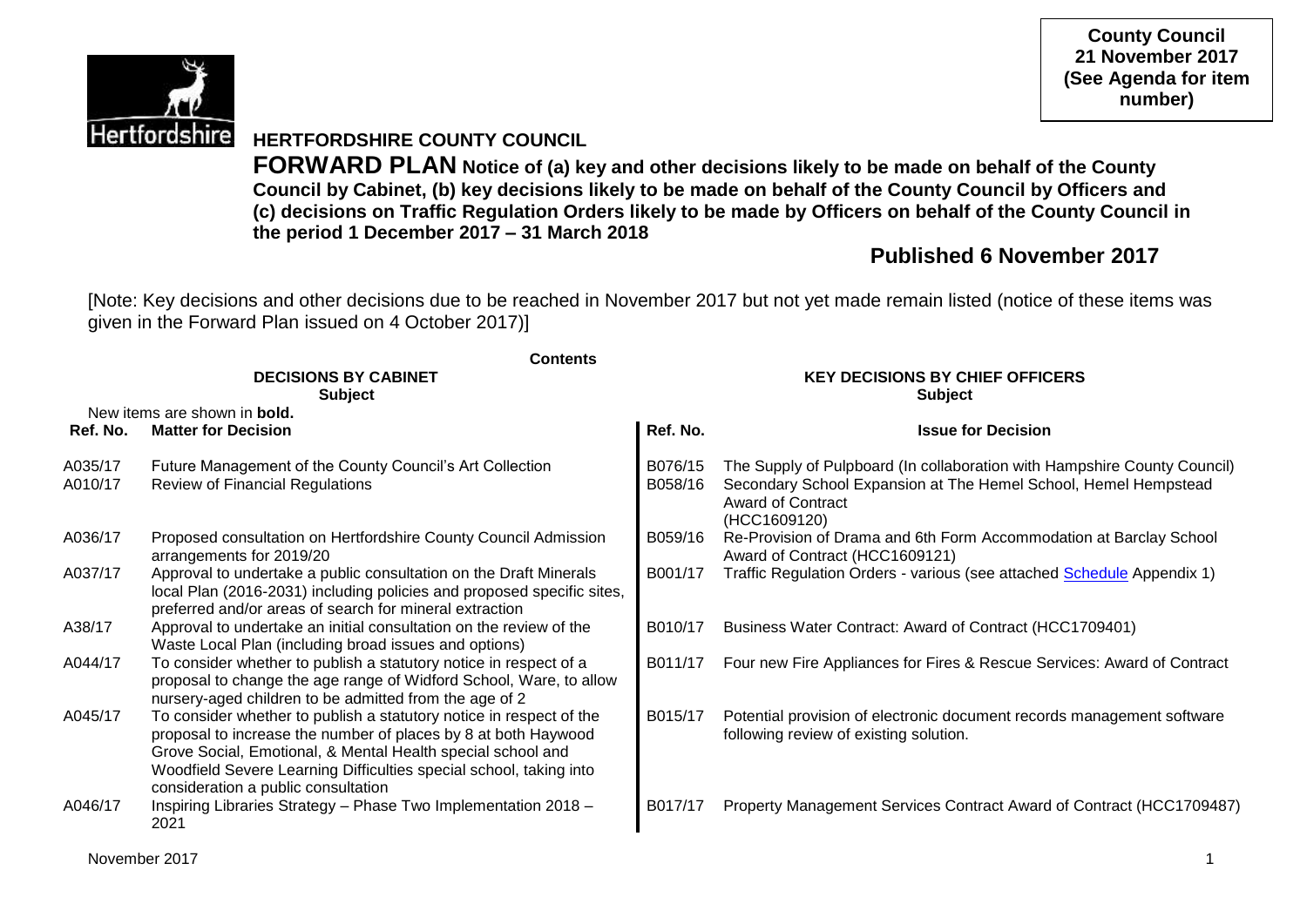| A047/17            | Alternative delivery Model for Library Service                                                                                                                                                                              | B029/17            | Contract for the Provision of Re-use retail Services at Hertfordshire<br>Household Waste Recycling Centres                                                                                           |
|--------------------|-----------------------------------------------------------------------------------------------------------------------------------------------------------------------------------------------------------------------------|--------------------|------------------------------------------------------------------------------------------------------------------------------------------------------------------------------------------------------|
| A049/17            | Adoption of the new Rights of way Improvement Plan (RoWIP)                                                                                                                                                                  | B033/17            | Award Tender for Residential Home for Children and Young People (C&YP)<br>aged 13-18 with Autism, Learning Difficulties and/or Behaviour that<br>Challenges at Wynchlands Crescent, St Albans        |
| A053/17            | Whether to publish a statutory notice in respect of the proposal for<br>the closure of Redbourn Junior school and the increase of age range<br>at Redbourn Infants & Nursery school from 3-7 years old to 3-11<br>years old | B034/17            | Dynamic Purchasing System for the Supply of Laminating Pouches (in<br>collaboration with Hampshire County Council)                                                                                   |
| A054/17            | Whether or not to publish statutory notices on the increase of number<br>of places at Meadow Wood Moderate Learning Difficulties (special)<br>school by 8.                                                                  | B035/17            | Dynamic Purchasing Systems for the Supply of Copier Paper (in<br>collaboration with Hampshire County Council)                                                                                        |
| A055/17            | To consider the future of Cuffley Camp Outdoor Centre                                                                                                                                                                       | B048/17            | The supply of plain adhesive labels, sticky notes, hook and loop and<br>motivational items (In collaboration with Hampshire County Council)                                                          |
| A070/17            | Youth Justice Annual Report                                                                                                                                                                                                 | B049/17            | Providing support in peoples' homes (Spot Accreditation) Award of Contract                                                                                                                           |
| A071/17            | Changes to the Constitution                                                                                                                                                                                                 | B053/17            | Batch 36 - Package 1 - Coates Way JMI & Nursery School, The Orchard<br>Primary School, Watford, Field School (Infant & Nursery) Westfield<br>Children's Centre: Award of Contract (HCC1709854)       |
| A040/17            | Procurement of the Property Development Partner                                                                                                                                                                             | B054/17            | Batch 36 - Package 2 - Therfield First School, The William Ransom<br>Primary School, Furneux Pelham Church of England School, Morgan's<br>Primary School, The Grange: Award of Contract (HCC1709855) |
| A056/17            | To consider the future of Hertfordshire Music Service                                                                                                                                                                       | B055/17            | Batch 36 - Package 3 - Aycliffe Drive Primary School, Roundwood Primary<br>School, Hurst Drive Primary School, How Wood Primary School: Award of<br><b>Contract (HCC1709856)</b>                     |
| A041/17            | Procurement and Award of Contract to extend Superfast Fibre<br>Broadband to the last 2-3% in Hertfordshire                                                                                                                  | B056/17            | Change in age range of people to receive free emergency hormonal<br>contraception                                                                                                                    |
| A051/17<br>A052/17 | Agree Criteria for Winter Gritting Programme 2018/2019<br>Finance Monitor Q4 - approval of capital budget re-programming                                                                                                    | B058/17<br>B059/17 | Change in the location of premises for the delivery of sexual health services<br>Disposal of 24a & 24b New Road, Ware                                                                                |
| A057/17            | Sale of the Authority's share of Hertfordshire Schools Building<br>Partnership                                                                                                                                              | B060/17            | To re commission the Regional Partnership Contract for the Provision of<br>Residential and Educational Services for Children and Young People with<br>Complex Needs via competitive tender           |
|                    |                                                                                                                                                                                                                             |                    | Regional Partners - Bracknell Forest Borough Council, Buckinghamshire<br>County Council, Milton Keynes Council, Oxfordshire County Council,<br>Reading Borough Council<br>Slough Borough Council     |
| A058/17            | Adult Care Services Establishment of a local authority trading<br>company to provide adult social care services                                                                                                             | B066/17            | Batch 41 - Priors Wood Ware, Andrews Lane, Cheshunt, Collett School<br>Hemel, Oak View Primary & Nursery Hatfield & Mickelm Window Works<br>Award of Contract HCC1709883                             |
| A060/17            | Approval of the Hertfordshire Skills Strategy to 2020                                                                                                                                                                       | B068/17            | Hertfordshire Home Improvement Agency - award of Contractor Framework<br>Agreement (HCC1709802)                                                                                                      |
| A072/17            | <b>Potential extension of Highways Service Team Contract</b>                                                                                                                                                                | B069/17            | Re-procurement of the Adult Mental Health Out of Hours Crisis Service                                                                                                                                |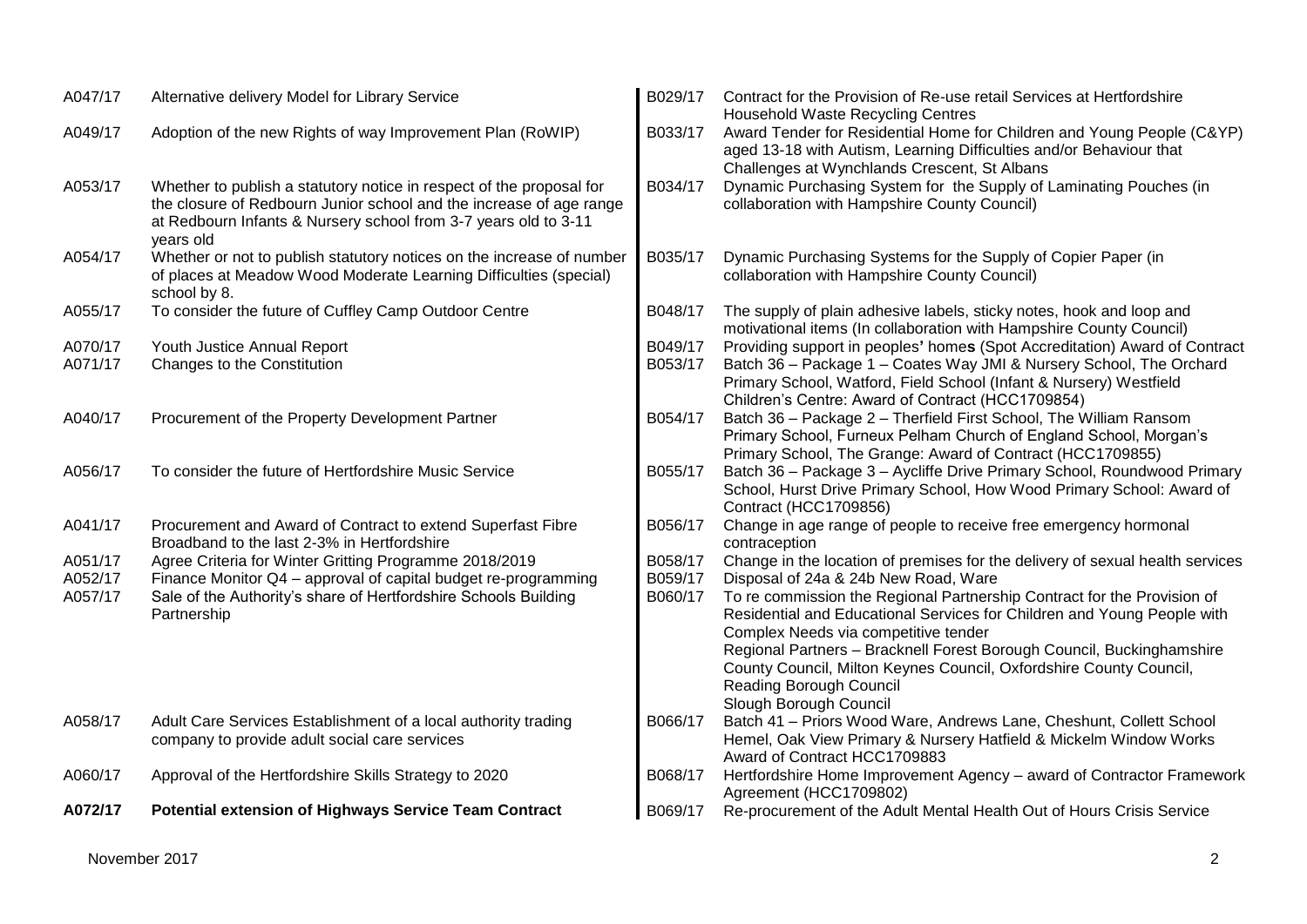| A073/17 | Potential extension of Highways Client Support Team Contract                                                                                                                                                                                                                                                                                                                                                                                                              | B070/17 | Dynamic Purchasing System for the supply of bin bags (In collaboration<br>with Hampshire County Council)                                                           |
|---------|---------------------------------------------------------------------------------------------------------------------------------------------------------------------------------------------------------------------------------------------------------------------------------------------------------------------------------------------------------------------------------------------------------------------------------------------------------------------------|---------|--------------------------------------------------------------------------------------------------------------------------------------------------------------------|
| A074/17 | <b>Public Health Integrated Plan savings proposals</b>                                                                                                                                                                                                                                                                                                                                                                                                                    | B071/17 | Undertake a competitive Reprocurement for the provision of an all-age<br>drug and alcohol treatment service - Award of contract                                    |
| A075/17 | Evolution of Highways Drainage Service (review of the Cyclical<br>Routine Drainage Maintenance Service and proposals to revive<br>this service to improve its effectiveness and efficiency whilst<br>ensuring that it is affordable and sustainable)                                                                                                                                                                                                                      | B072/17 | Hertfordshire Sunflower Domestic Abuse Hub & Champions Pathway -<br>Award of contract                                                                              |
| A076/17 | Marketing of land at Brookfield, Cheshunt                                                                                                                                                                                                                                                                                                                                                                                                                                 | B073/17 | Demolition & rebuild of The Hemel School - Sports Hall HCC1709908                                                                                                  |
| A077/17 | Review of current financial arrangements with Groundwork East<br>and the Herts and Middlesex Wildlife Trust                                                                                                                                                                                                                                                                                                                                                               | B074/17 | Tender of 19-21 Wilbury Road - for Residential Learning Disability Service                                                                                         |
| A061/17 | Draft Integrated Plan 2018/2019 - 2020/2021                                                                                                                                                                                                                                                                                                                                                                                                                               | B076/17 | PEP7 - Expansion at Walkern Primary School HCC1709928                                                                                                              |
| A068/17 | Social Care Charging                                                                                                                                                                                                                                                                                                                                                                                                                                                      | B078/17 | PEP7 - Expansion at Millfield First and Nursery School, Buntingford<br>HCC1709929                                                                                  |
| A062/17 | Public Engagement & Consultation on the Integrated Plan Proposal                                                                                                                                                                                                                                                                                                                                                                                                          | B080/17 | PEP7 - Expansion at St Catherine's VC Church of England Primary School,<br>Hoddesdon HCC1709930                                                                    |
| A078/17 | Whether or not to agree to the statutory proposal to change the<br>age range of Widford School, taking into consideration the<br>outcome of the statutory notice period.<br>NB Agreement to the statutory proposal by Cabinet will only be                                                                                                                                                                                                                                | B081/17 | Provision and Support of a waste management data system                                                                                                            |
| A079/17 | required if objections are received to it<br>Whether or not to agree to the statutory proposals to increase<br>the number of places by 8 at Haywood Grove Social, Emotional<br>& Mental Health Special School, Breakspeare School (Meadow<br>Wood school site) and Woodfield Severe Learning Difficulties<br>special school, taking into consideration the outcome of the<br>statutory notice period.                                                                     | B082/17 | Joint evaluation process of bids for Adult Care Services and Childrens<br>Services Advocacy services                                                               |
| A080/17 | NB Agreement to the statutory proposals by Cabinet will only be<br>required if objections are received to it.<br>Whether or not to agree to the statutory proposal for the closure<br>of Redbourn Junior school and the increase of age range at<br>Redbourn Infants & Nursery school from 3-7 years old to 3-11<br>years old, taking into consideration the outcome of the statutory<br>notice period<br>NB Agreement to the statutory proposals by Cabinet will only be | B083/17 | Dynamic Purchasing System for the supply of Independent Living Products<br>(in collaboration with Hampshire County Council and Southend-on-Sea<br>Borough Council) |
|         | required if objections are received to it.                                                                                                                                                                                                                                                                                                                                                                                                                                |         |                                                                                                                                                                    |
| A019/17 | Draft Approval 15 Year Plan for vision for social care in the County                                                                                                                                                                                                                                                                                                                                                                                                      | B084/17 | Award of contract for the Public Health Nursing element of the Family<br><b>Centre Service</b>                                                                     |
| A063/17 | Determination of Hertfordshire County Council Admission<br>Arrangements for 2019/20                                                                                                                                                                                                                                                                                                                                                                                       | B085/17 | Award of contract for the Family Support element of the Family Centre<br>Service                                                                                   |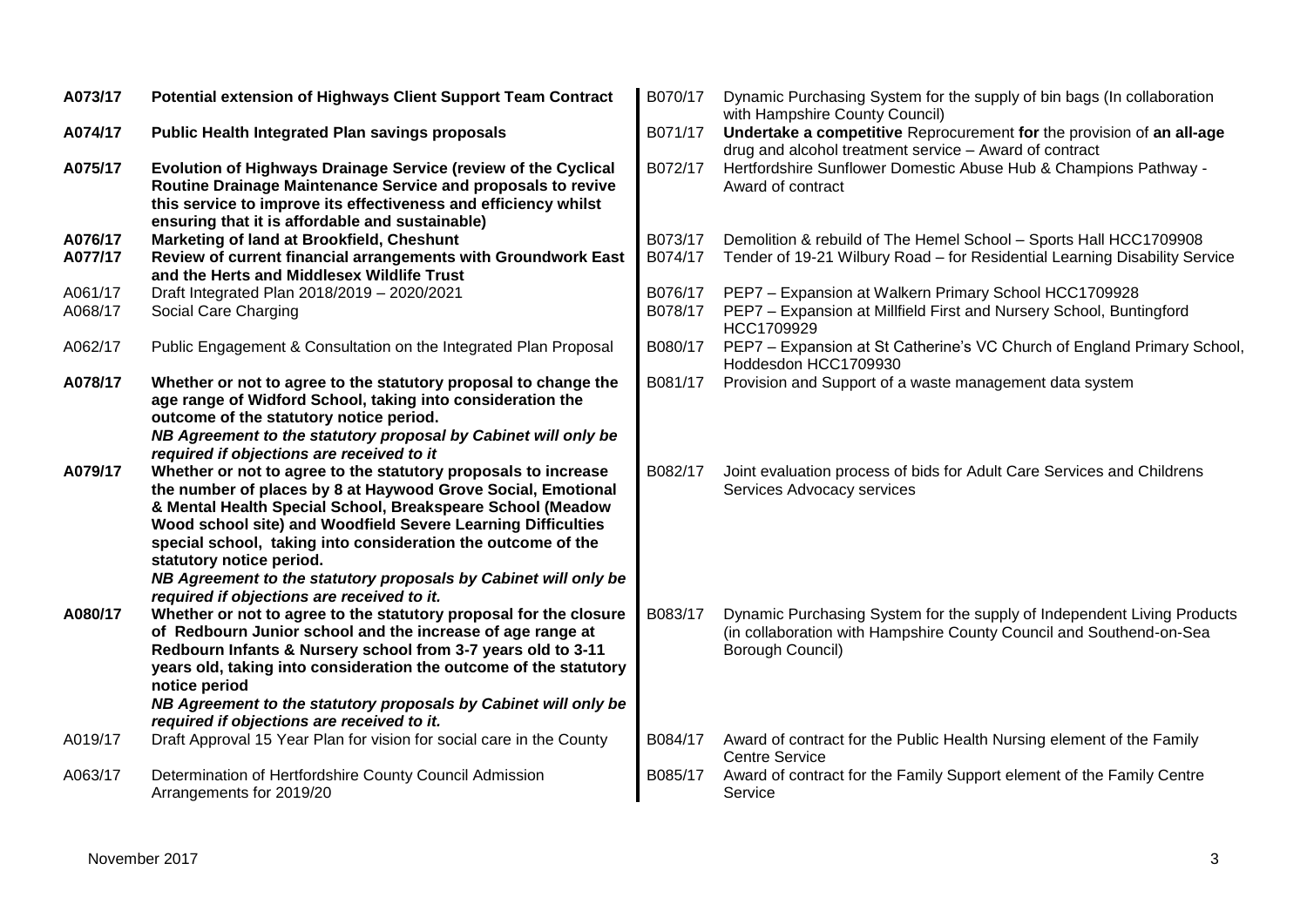| A064/17 | Public Engagement and Consultation on the Integrated Plan Proposal                                                                                                                 | B086/17 | Tender awards for provision of various local bus service contracts<br>starting April 2018                                                                                                                              |
|---------|------------------------------------------------------------------------------------------------------------------------------------------------------------------------------------|---------|------------------------------------------------------------------------------------------------------------------------------------------------------------------------------------------------------------------------|
| A065/17 | Integrated Plan 2018/2019 - 2020/2021                                                                                                                                              | B087/17 | Whether or not to agree to the statutory proposal to change the age<br>range of Widford School, Ware taking into consideration the outcome<br>of the statutory notice period.                                          |
|         |                                                                                                                                                                                    |         | NB An officer decision will only be taken if no objections to the<br>statutory proposal are received                                                                                                                   |
| A067/17 | Overview & Scrutiny Committee Report on the Integrated Plan<br>Proposals                                                                                                           | B088/17 | To establish a dynamic purchasing system for the provision of<br>transport services from 1 January 2018 for the duration of five years                                                                                 |
| A063/17 | Service Cabinet Panels Comments on the Integrated Plan Proposals                                                                                                                   | B089/17 | Batch 40 - Package 1 - Boiler Works - Parkgate School, Watford<br>Award of contract HCC1710052                                                                                                                         |
| A069/17 | Proposal to reconfigure existing services to schools to support them<br>to meet the needs of primary aged children with Specific Learning<br>Difficulties (SpLD) by 31 August 2018 | B090/17 | Batch 40 - Package 3 - Boiler Works - St Andrews C of E (VC) Primary<br>School, Stanstead Abbotts, Priors Wood Primary School, Ware &<br><b>Studlands Rise School, Royston</b><br>Award of Contract HCC1710053         |
| A081/17 | LED Dimming Strategy (level of lighting to be agreed)                                                                                                                              | B091/17 | Batch 40 - Package 5 - Boiler Works - Cassiobury Infant & Nursery<br>School, Watford & Margaret Wix Primary School, St Albans<br>Award of contract HCC1710054                                                          |
| A082/17 | Hertfordshire Adoption Service providing services for Luton<br><b>Borough Council</b>                                                                                              | B092/17 | Batch 40 - Package 7 - Boiler Works - Redbourn Infant & Nursery<br>School & St Lukes School, Redbourn<br>Award of contract HCC1710056                                                                                  |
|         |                                                                                                                                                                                    | B093/17 | Batch 41 - Package 6 - Window Walling - Bernards Heath Infants &<br>Junior School, St Albans. Chater Junior, St Albans & The Grove<br>School, Harpenden<br>Award of contract HCC1710057                                |
|         |                                                                                                                                                                                    | B094/17 | Batch 41 - Package 4 - Window Walling - The Grove Infant & Nursery<br><b>School &amp; Weston Primary School</b><br>Award of contract HCC1710058                                                                        |
|         |                                                                                                                                                                                    | B095/17 | Batch 42 - Package 1 - Roofing Works - Bernards Heath Infants, St<br>Albans, Camp Primary & Nursery School, St Albans & Heath Lane<br>Nursery School, Hemel Hempstead Award of contract HCC1710059                     |
|         |                                                                                                                                                                                    | B096/17 | Batch 42 - Package 2 - Roofing Works - Moss Bury Primary School &<br>Nursery, Stevenage, Purwell Primary School, Hitchin & Watchlytes<br>School, Welwyn Garden City Award of contract HCC1710060                       |
|         |                                                                                                                                                                                    | B097/17 | Batch 42 - Package 3 - Roofing Works - Bonneygrove Primary<br>School, Cheshunt, Layston Church of England First School,<br><b>Buntingford &amp; Longlands Primary School, Cheshunt</b><br>Award of contract HCC1710061 |
|         |                                                                                                                                                                                    | B098/17 | Batch 42 - Package 4 - Roofing Works - Heathlands School, St<br>Albans Award of contract HCC1710062                                                                                                                    |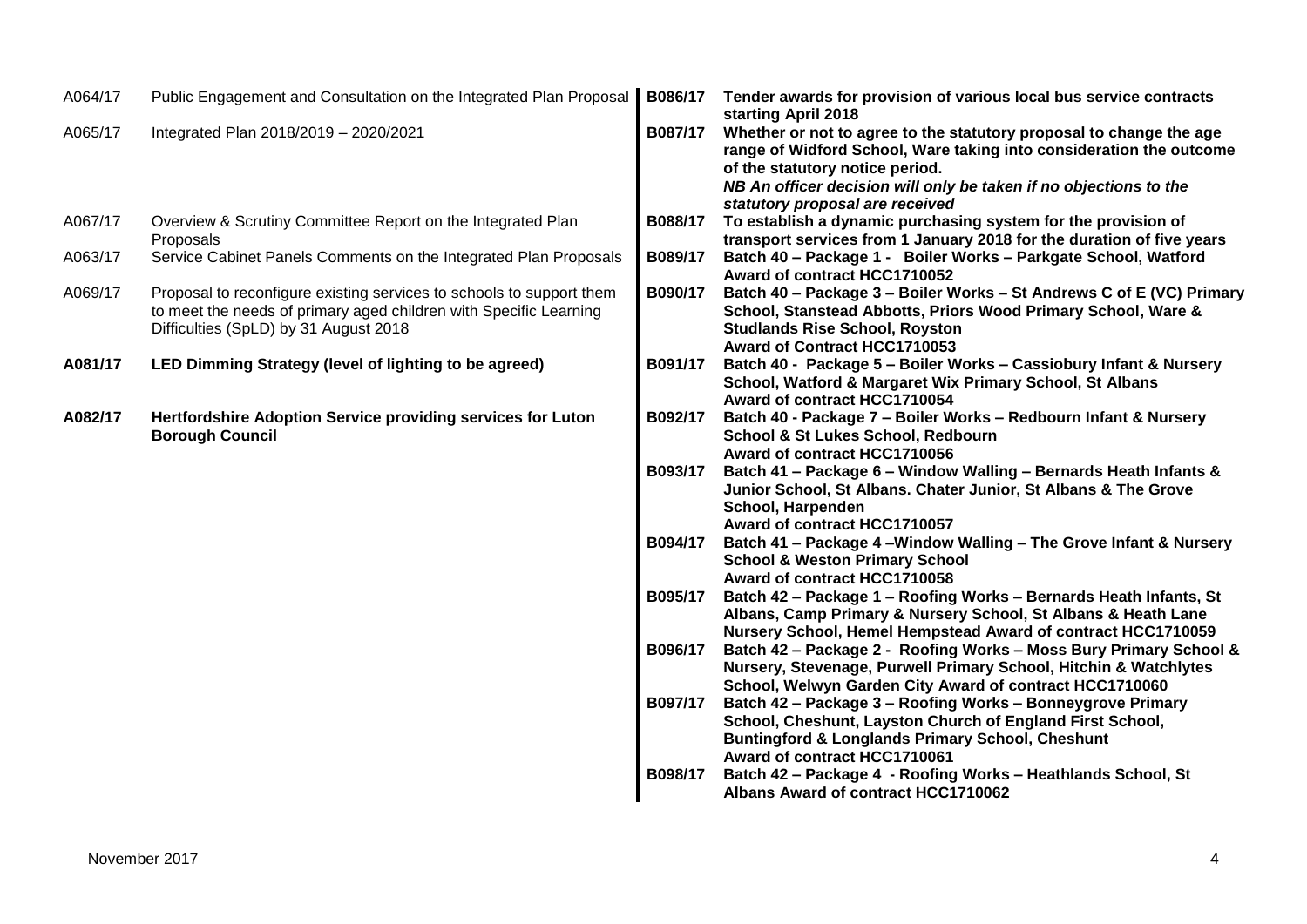| B099/17 | Batch 40 - Package 6 - Boiler Works - Whitehill Junior School, Hitchin<br>& Longmeadow, Stevenage                                        |
|---------|------------------------------------------------------------------------------------------------------------------------------------------|
|         | Award of contract HCC1710055                                                                                                             |
| B100/17 | Whether or not to agree to the statutory proposal for the closure of<br>Redbourn Junior school and the increase of age range at Redbourn |
|         | Infants & Nursery school from 3-7 years old to 3-11 years old, taking                                                                    |
|         | into consideration the outcome of the statutory notice period                                                                            |
|         | NB Agreement to the statutory proposals by Cabinet will only be<br>required if objections are received to it.                            |
| B101/17 | Whether or not to agree to the statutory proposals to increase the<br>number of places by 8 at Haywood Grove Social, Emotional & Mental  |
|         | Health Special School (Meadow Wood school site) and Woodfield                                                                            |
|         | Severe Learning Difficulties special school, taking into consideration                                                                   |
|         | the outcome of a statutory notice                                                                                                        |
|         | NB An officer decision will only be taken if no objections to the                                                                        |
|         | statutory proposals are received                                                                                                         |
| B102/17 | Change in the location of premises for the delivery of well-baby clinics                                                                 |
| B103/17 | Award a contract to support the promotion and implementation of<br>community enterprises                                                 |
| B104/17 | New Contract for the Provision of a Two Bed Emergency Therapeutic                                                                        |
|         | residential Unit for Children and Young People aged 11-16 with                                                                           |
|         | <b>Challenging and Complex Needs (Hudnall Park)</b>                                                                                      |
| B105/17 | New Contract for the Provision of Four Residential Solo Placements                                                                       |
|         | for Children and Young People aged 11-17 with Challenging and<br><b>Complex Needs</b>                                                    |
| B106/17 | Procurement of a Multi-Provider Framework agreement for the                                                                              |
|         | provision of learning opportunities, products and interventions on                                                                       |
|         | behalf of the workforce Development and Partnership Team                                                                                 |
| B107/17 | Tender process to establish a new contract for the provision of                                                                          |
|         | Residential Placements for Children and Young People aged 10-17<br>with Challenging and Complex needs.                                   |
| B108/17 | Award a contract for the provision of HIV support service                                                                                |
|         |                                                                                                                                          |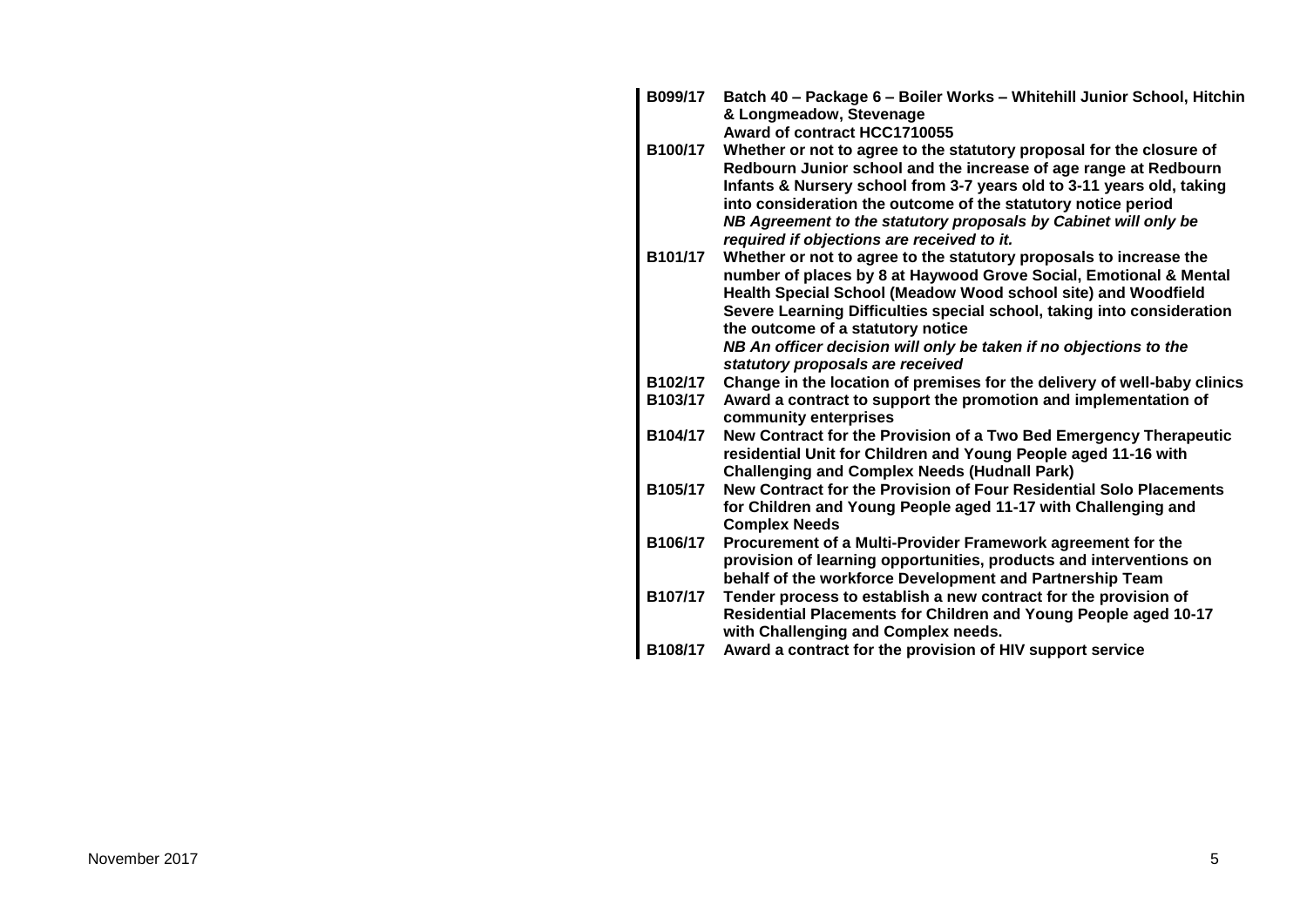| Ref. No. | <b>Matter for Decision</b>                                                                                                                                                                                          | <b>Date</b><br>decision to<br>be made                    | <b>Cabinet Panels to be</b><br>consulted                | <b>Officer contact for</b><br>this matter | <b>Documents to be</b><br>considered****                   | <b>Exempt from the</b><br><b>Council's Call-In</b><br><b>Procedures</b><br>Yes / No |
|----------|---------------------------------------------------------------------------------------------------------------------------------------------------------------------------------------------------------------------|----------------------------------------------------------|---------------------------------------------------------|-------------------------------------------|------------------------------------------------------------|-------------------------------------------------------------------------------------|
| A035/17  | Future Management of the<br><b>County Council's Art Collection</b>                                                                                                                                                  | 13/11/2017                                               | Education, Libraries &<br><b>Localism Cabinet Panel</b> | <b>Taryn Pearson-Rose</b><br>01992 556012 | Report of the Director of<br><b>Resources</b>              | <b>No</b>                                                                           |
| A010/17  | <b>Review of Financial</b><br><b>Regulations</b>                                                                                                                                                                    | Cabinet<br>13/11/2017<br>County<br>Council<br>21/11/2017 | Resources, Property &<br>the Economy Cabinet<br>Panel   | Lindsey McLeod<br>01992 556431            | Report of the Director of<br>Resources                     | <b>No</b>                                                                           |
| A036/17  | Proposed consultation on<br>Hertfordshire County Council<br>Admission arrangements for<br>2019/20                                                                                                                   | 13/11/2017                                               | Education, Libraries &<br><b>Localism Cabinet Panel</b> | Jayne Abery<br>01992 558785               | Report of the Director of<br><b>Children's Services</b>    | No                                                                                  |
| A037/17  | Approval to undertake a public<br>consultation on the Draft<br>Minerals local Plan (2016-<br>2031) including policies and<br>proposed specific sites,<br>preferred and/or areas of<br>search for mineral extraction | 13/11/2017<br>County<br>Council<br>21/11/2017            | Environment, Planning<br>& Transport Cabinet<br>Panel   | <b>Julie Greaves</b><br>01992 556227      | Report of the Chief Executive<br>& Director of Environment | No                                                                                  |
| A38/17   | Approval to undertake an initial<br>consultation on the review of<br>the Waste Local Plan<br>(including broad issues and<br>options)                                                                                | Cabinet<br>13/11/2017<br>County<br>Council<br>21/11/2017 | Environment, Planning<br>& Transport                    | <b>Julie Greaves</b><br>01992 556227      | Report of the Chief Executive<br>& Director of Environment | No                                                                                  |

**PART A: DECISIONS BY CABINET** Note: New items and amendments are shown in **bold.**

1

<sup>.&</sup>lt;br>The address from which, subject to any prohibition or restriction on their disclosure, copies of, or extracts from, any document listed is available is County Hall, Pegs Lane, Hertford, SG13 8DE. Other documents relevant to these matters may be submitted to the decision maker. To request details of such documents (if any) as they become available contact Elaine Shell, Democratic Services Manager by email [\(elaine.shell@hertfordshire.gov.uk\)](mailto:elaine.shell@hertfordshire.gov.uk) or phone (01992 555565). \*\*\* No Forward Plan Ref Additional Item for Cabinet: Not a key decision

<sup>&</sup>lt;sup>††</sup> Documents to be considered by the Cabinet are published in the Council's website at<https://cmis.hertsdirect.org/hertfordshire/Calendarofcouncilmeetings.aspx>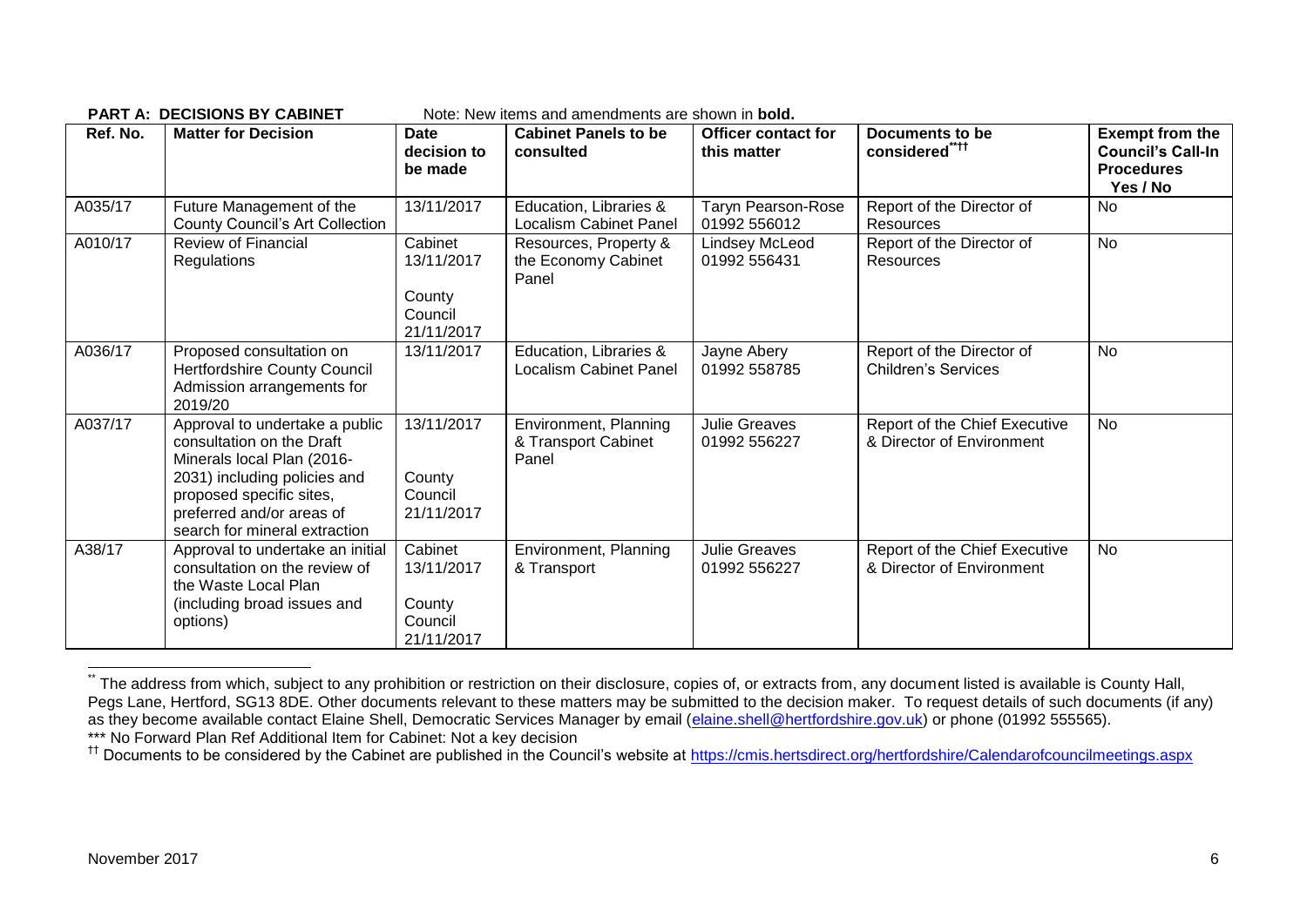| A044/17 | To consider whether to publish<br>a statutory notice in respect of<br>a proposal to change the age<br>range of Widford School,<br>Ware, to allow nursery-aged<br>children to be admitted from<br>the age of 2                                                                                                                       | 13/11/2017 | <b>Education Libraries &amp;</b><br><b>Localism Cabinet Panel</b> | Samantha Young<br>01992 555754          | Report of the Director of<br><b>Childrens Services</b>     | <b>No</b> |
|---------|-------------------------------------------------------------------------------------------------------------------------------------------------------------------------------------------------------------------------------------------------------------------------------------------------------------------------------------|------------|-------------------------------------------------------------------|-----------------------------------------|------------------------------------------------------------|-----------|
| A045/17 | To consider whether to publish<br>a statutory notice in respect of<br>the proposal to increase the<br>number of places by 8 at both<br>Haywood Grove Social,<br>Emotional, & Mental Health<br>special school and Woodfield<br>Severe Learning Difficulties<br>special school, taking into<br>consideration a public<br>consultation | 13/11/2017 | <b>Education Libraries &amp;</b><br>Localism Cabinet Panel        | <b>Phil Brunt</b><br>01992 555811       | Report of the Director of<br><b>Children's Services</b>    | No        |
| A046/17 | Inspiring Libraries Strategy -<br>Phase Two Implementation<br>$2018 - 2021$                                                                                                                                                                                                                                                         | 13/11/2017 | <b>Education Libraries &amp;</b><br><b>Localism Cabinet Panel</b> | Taryn Pearson -<br>Rose<br>01992 556651 | Report of the Director of<br><b>Resources</b>              | No        |
| A047/17 | Alternative delivery Model for<br><b>Library Service</b>                                                                                                                                                                                                                                                                            | 13/11/2017 | <b>Education Libraries &amp;</b><br><b>Localism Cabinet Panel</b> | Taryn Pearson -<br>Rose<br>01992 556651 | Report of the Director of<br>Resources                     | No        |
| A049/17 | Adoption of the new Rights of<br>way Improvement Plan<br>(RoWIP)                                                                                                                                                                                                                                                                    | 13/11/2017 | Environment, Planning<br>& Transport                              | <b>Richard Cuthbert</b><br>01992 555292 | Report of the Chief Executive<br>& Director of Environment | <b>No</b> |
| A053/17 | Whether to publish a statutory<br>notice in respect of the<br>proposal for the closure of<br>Redbourn Junior school and<br>the increase of age range at<br>Redbourn Infants & Nursery<br>school from 3-7 years old to 3-<br>11 years old                                                                                            | 13/11/2017 | <b>Education Libraries &amp;</b><br><b>Localism Cabinet Panel</b> | <b>Phil Brunt</b><br>01992 555811       | Report of the Director of<br><b>Children's Services</b>    | No        |
| A054/17 | Whether or not to publish<br>statutory notices on the<br>increase of number of places<br>at Meadow Wood Moderate<br>Learning Difficulties (special)<br>school by 8.                                                                                                                                                                 | 13/11/2017 | <b>Education Libraries &amp;</b><br><b>Localism Cabinet Panel</b> | Phil Brunt<br>01992 555811              | Report of the Director of<br><b>Children's Services</b>    | <b>No</b> |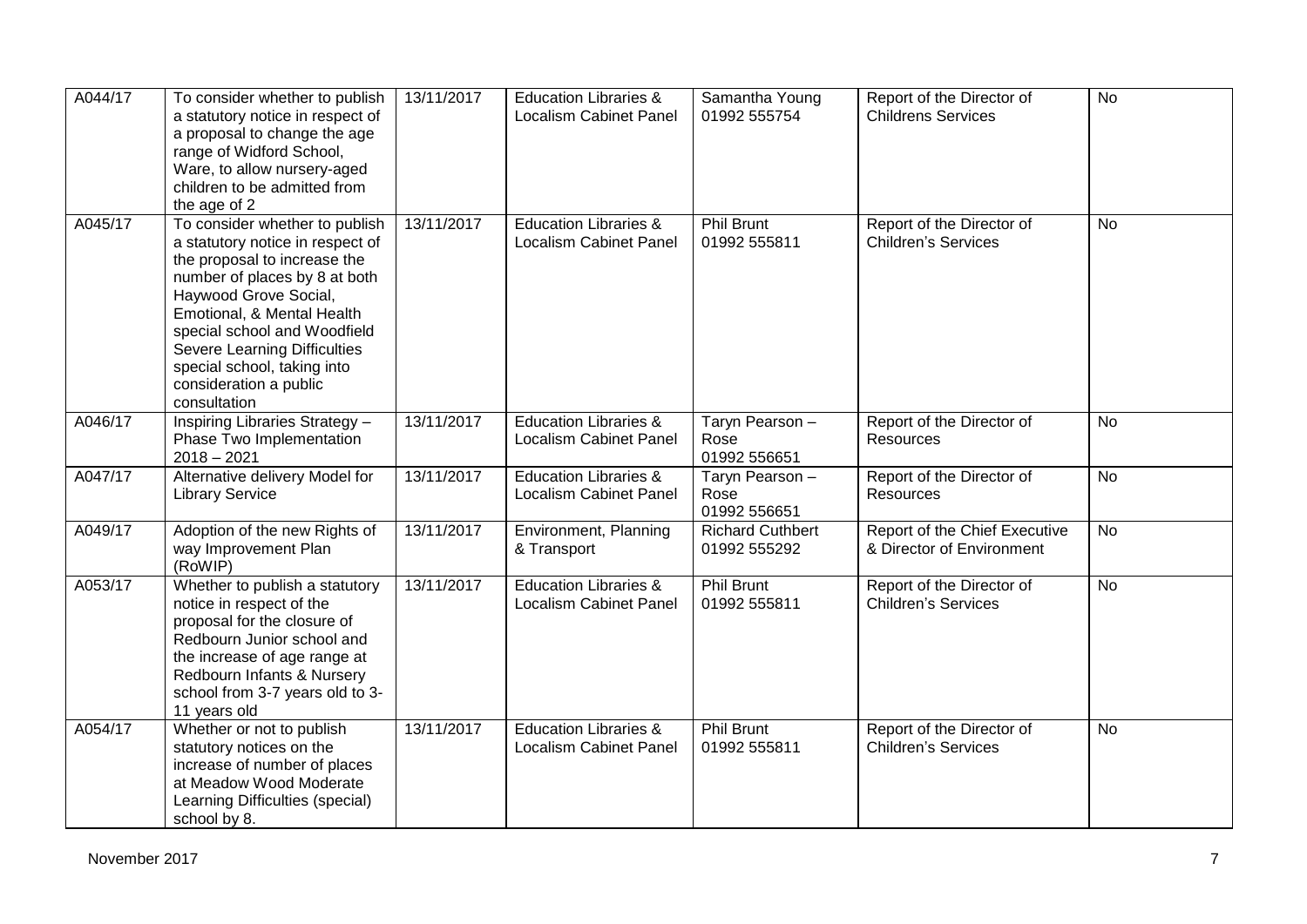| A055/17 | To consider the future of<br><b>Cuffley Camp Outdoor Centre</b> | 13/11/2017                                               | Resources, Property<br>and the Economy<br>Cabinet Panel and<br><b>Children's Services</b><br><b>Cabinet Panel</b> | <b>Trevor Mose</b><br>01992 556658<br><b>Alan Haines</b><br>01992 588120 | Joint Report of the Director of<br><b>Resources and Director of</b><br><b>Children's Services</b><br>Part I and Part II - The Part II<br>report will contain information<br>relating to the financial or<br>business affairs of any<br>particular person including the<br><b>County Council</b> | <b>No</b> |
|---------|-----------------------------------------------------------------|----------------------------------------------------------|-------------------------------------------------------------------------------------------------------------------|--------------------------------------------------------------------------|-------------------------------------------------------------------------------------------------------------------------------------------------------------------------------------------------------------------------------------------------------------------------------------------------|-----------|
| A070/17 | Youth Justice Annual Report                                     | Cabinet<br>13/11/2017<br>County<br>Council<br>21/11/2017 | <b>Children's Services</b><br><b>Cabinet Panel</b>                                                                | <b>Lindsay Edwards</b><br>01992 555734                                   | Report of the Director of<br><b>Childrens Services</b>                                                                                                                                                                                                                                          | <b>No</b> |
| A071/17 | Changes to the Constitution                                     | Cabinet<br>13/11/2017<br>County<br>Council<br>21/11/2017 |                                                                                                                   | Kathryn Pettitt<br>01992 555527                                          | Report of the Chief Legal<br>Officer                                                                                                                                                                                                                                                            | <b>No</b> |
| A040/17 | Procurement of the Property<br><b>Development Partner</b>       | 18/12/2017                                               | Resources, Property &<br>the Economy Cabinet<br>Panel                                                             | <b>Trevor Mose</b><br>01992 556658<br><b>Mike Evans</b><br>01992 555634  | Report of the Director of<br><b>Resources</b><br>Part I and Part II - The Part II<br>report will contain<br>information relating to the<br>financial or business affairs<br>of any particular person<br>including the County<br><b>Council</b>                                                  | <b>No</b> |
| A056/17 | To consider the future of<br><b>Hertfordshire Music Service</b> | 18/12/2017                                               | <b>Education Libraries &amp;</b><br><b>Localism Cabinet Panel</b>                                                 | <b>Simon Newland</b><br>01992 555719<br>James Dickenson<br>01438 843079  | Report of the Director of<br><b>Children's Services</b>                                                                                                                                                                                                                                         | <b>No</b> |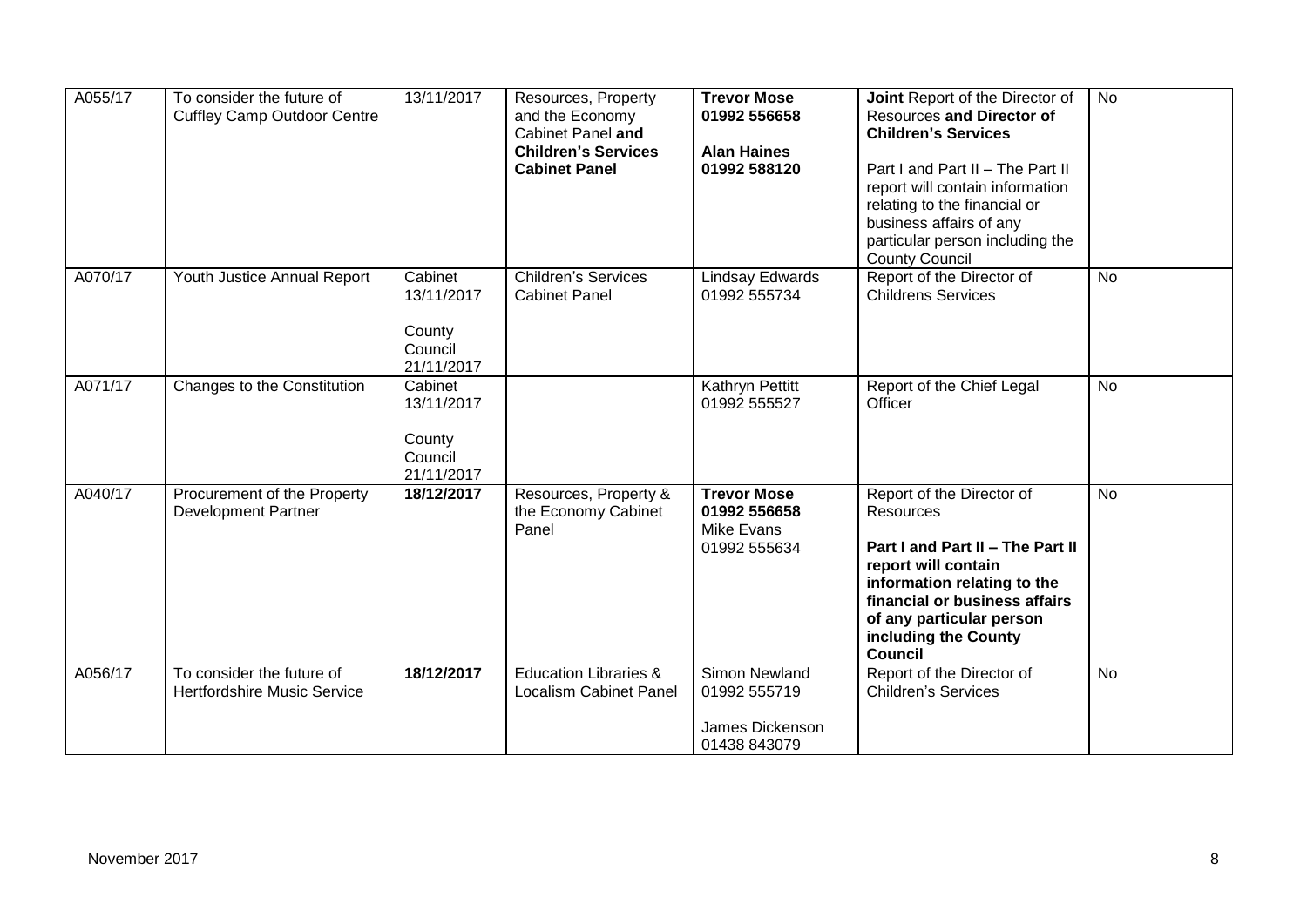|         |                                                                                                                                 |            |                                                                |                                                     | Part I and Part II - The Part II<br>report will contain<br>information relating to the<br>financial or business affairs<br>of any particular person<br>including the County<br><b>Council</b>                                        |           |
|---------|---------------------------------------------------------------------------------------------------------------------------------|------------|----------------------------------------------------------------|-----------------------------------------------------|--------------------------------------------------------------------------------------------------------------------------------------------------------------------------------------------------------------------------------------|-----------|
| A072/17 | <b>Potential extension of</b><br><b>Highways Service Term</b><br><b>Contract</b>                                                | 18/12/2017 | <b>Highways Cabinet</b><br><b>Panel</b>                        | <b>Steve Johnson</b><br>01992 658126                | <b>Report of the Chief</b><br><b>Executive &amp; Director of</b><br><b>Environment</b>                                                                                                                                               | <b>No</b> |
| A060/17 | Approval of the Hertfordshire<br>Skills Strategy to 2020                                                                        | 18/12/2017 | Resources, Property &<br>the Economy Cabinet<br>Panel          | <b>Kate Brierley</b><br>01992 588321                | Report of the Director of<br>Resources                                                                                                                                                                                               | <b>No</b> |
| A058/17 | <b>Adult Care Services</b><br>Establishment of a local<br>authority trading company to<br>provide adult social care<br>services | 18/12/2017 | <b>Adult Care &amp; Health</b><br><b>Cabinet Panel</b>         | <b>Steve Lee-Foster</b><br>01992 555748             | Report of the Director of Adult<br><b>Care Services</b>                                                                                                                                                                              | <b>No</b> |
| A057/17 | Sale of the Authority's share of<br><b>Hertfordshire Schools Building</b><br>Partnership                                        | 18/12/2017 | Resources, Property &<br>the Economy Cabinet<br>Panel          | Steven Pilsworth<br>01992 555737                    | Report of the Director of<br>Resources                                                                                                                                                                                               | <b>No</b> |
| A052/17 | Finance Monitor Q4 - approval<br>of capital budget re-<br>programming                                                           | 18/12/2017 | Resources, Property &<br>the Economy Cabinet<br>Panel          | <b>Lindsey McLeod</b><br>01992 556431               | Report of the Director of<br>Resources                                                                                                                                                                                               | <b>No</b> |
| A051/17 | Agree Criteria for Winter<br>Gritting Programme 2018/2019                                                                       | 18/12/2017 | <b>Highways Cabinet Panel</b>                                  | Steve Johnson<br>01992 658126                       | Report of the Chief Executive<br>& Director of Environment                                                                                                                                                                           | <b>No</b> |
| A041/17 | Procurement and Award of<br><b>Contract to extend Superfast</b><br>Fibre Broadband to the last<br>2-3% in Hertfordshire         | 18/12/2017 | Resources, Property<br>and the Economy<br><b>Cabinet Panel</b> | <b>Stuart Bannerman</b><br>Campbell<br>01992 588397 | Report of the Director of<br>Resources<br>Part I and Part II - The Part II<br>report will contain information<br>relating to the financial or<br>business affairs of any<br>particular person including the<br><b>County Council</b> | <b>No</b> |
|         |                                                                                                                                 |            |                                                                |                                                     |                                                                                                                                                                                                                                      |           |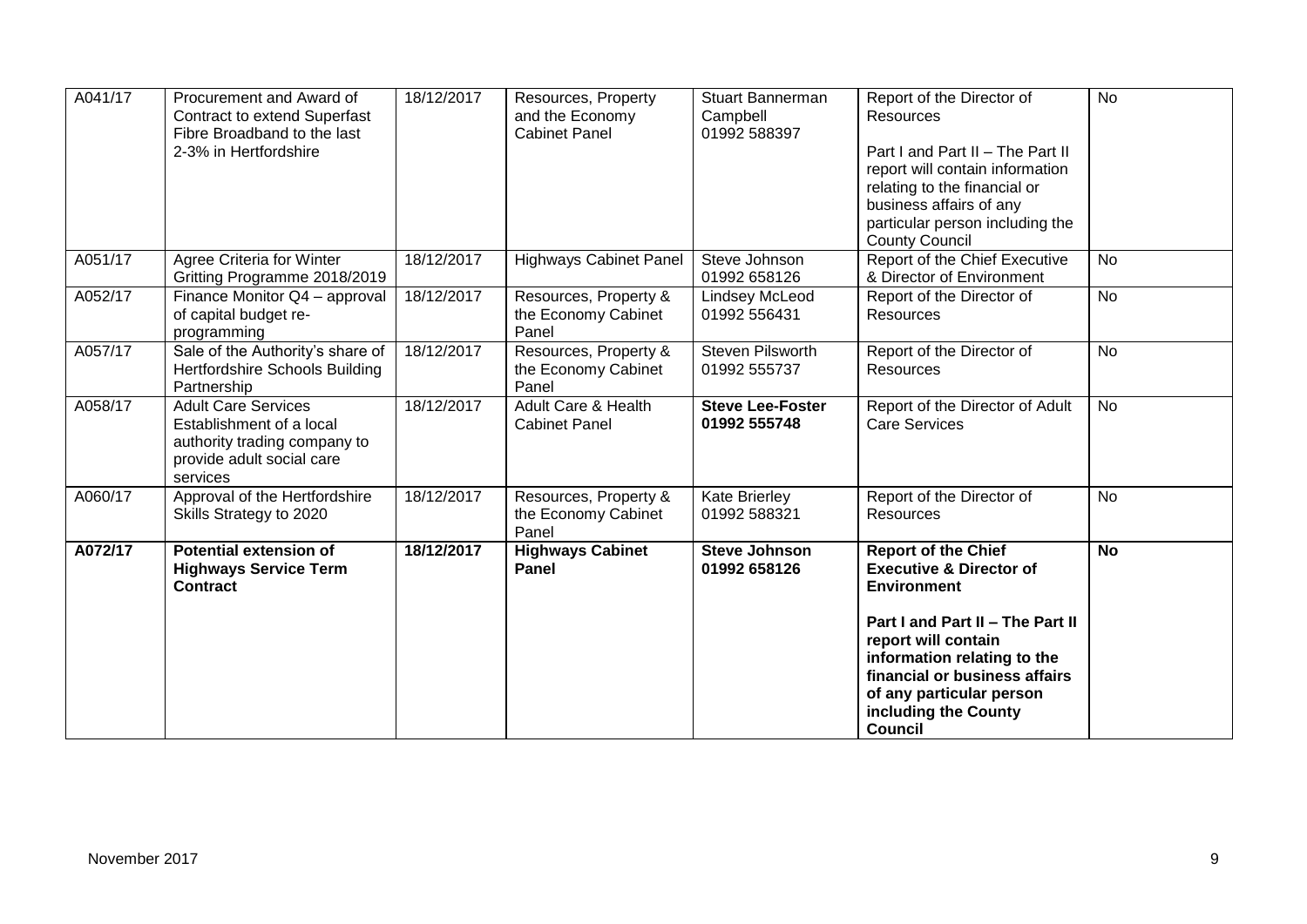| A073/17 | <b>Potential extension of</b><br><b>Highways Client Support</b><br><b>Term Contract</b>                                                                                                                                                                                                     | 18/12/2017 | <b>Highways Cabinet</b><br>Panel                                                        | <b>Steve Johnson</b><br>01992 658126 | <b>Report of the Chief</b><br><b>Executive &amp; Director of</b><br><b>Environment</b><br>Part I and Part II - The Part II<br>report will contain<br>information relating to the<br>financial or business affairs<br>of any particular person<br>including the County<br><b>Council</b> | <b>No</b> |
|---------|---------------------------------------------------------------------------------------------------------------------------------------------------------------------------------------------------------------------------------------------------------------------------------------------|------------|-----------------------------------------------------------------------------------------|--------------------------------------|-----------------------------------------------------------------------------------------------------------------------------------------------------------------------------------------------------------------------------------------------------------------------------------------|-----------|
| A074/17 | <b>Public Health Integrated</b><br>Plan savings proposals                                                                                                                                                                                                                                   | 18/12/2017 | <b>Public Health,</b><br><b>Prevention &amp;</b><br><b>Performance Cabinet</b><br>Panel | <b>Jim McManus</b><br>01992 556884   | <b>Report of the Director of</b><br><b>Public Health</b>                                                                                                                                                                                                                                | <b>No</b> |
| A075/17 | <b>Evolution of Highways</b><br><b>Drainage Service (review of</b><br>the Cyclical Routine<br><b>Drainage Maintenance</b><br>Service and proposals to<br>revive this service to<br>improve its effectiveness<br>and efficiency whilst<br>ensuring that it is affordable<br>and sustainable) | 18/12/2017 | <b>Highways Cabinet</b><br>Panel                                                        | <b>Graham Barrow</b><br>01992 658196 | <b>Report of the Chief</b><br><b>Executive &amp; Director of</b><br><b>Environment</b>                                                                                                                                                                                                  | <b>No</b> |
| A076/17 | <b>Marketing of land at</b><br><b>Brookfield, Cheshunt</b>                                                                                                                                                                                                                                  | 18/12/2017 | <b>Resources, Property &amp;</b><br><b>The Economy Cabinet</b><br>Panel                 | <b>Mike Evans</b><br>01992 555634    | <b>Report of the Director of</b><br><b>Resources</b><br>Part I and Part II - The Part II<br>report will contain<br>information relating to the<br>financial or business affairs<br>of any particular person<br>including the County<br><b>Council</b>                                   | <b>No</b> |
| A077/17 | <b>Review of current financial</b><br>arrangements with<br><b>Groundwork East and the</b><br><b>Herts and Middlesex Wildlife</b><br><b>Trust</b>                                                                                                                                            | 18/12/2017 | <b>Environment, Planning</b><br>& Transport Cabinet<br>Panel                            | <b>Simon Aries</b><br>01992 555255   | <b>Report of the Chief</b><br><b>Executive &amp; Director of</b><br><b>Environment</b>                                                                                                                                                                                                  | <b>No</b> |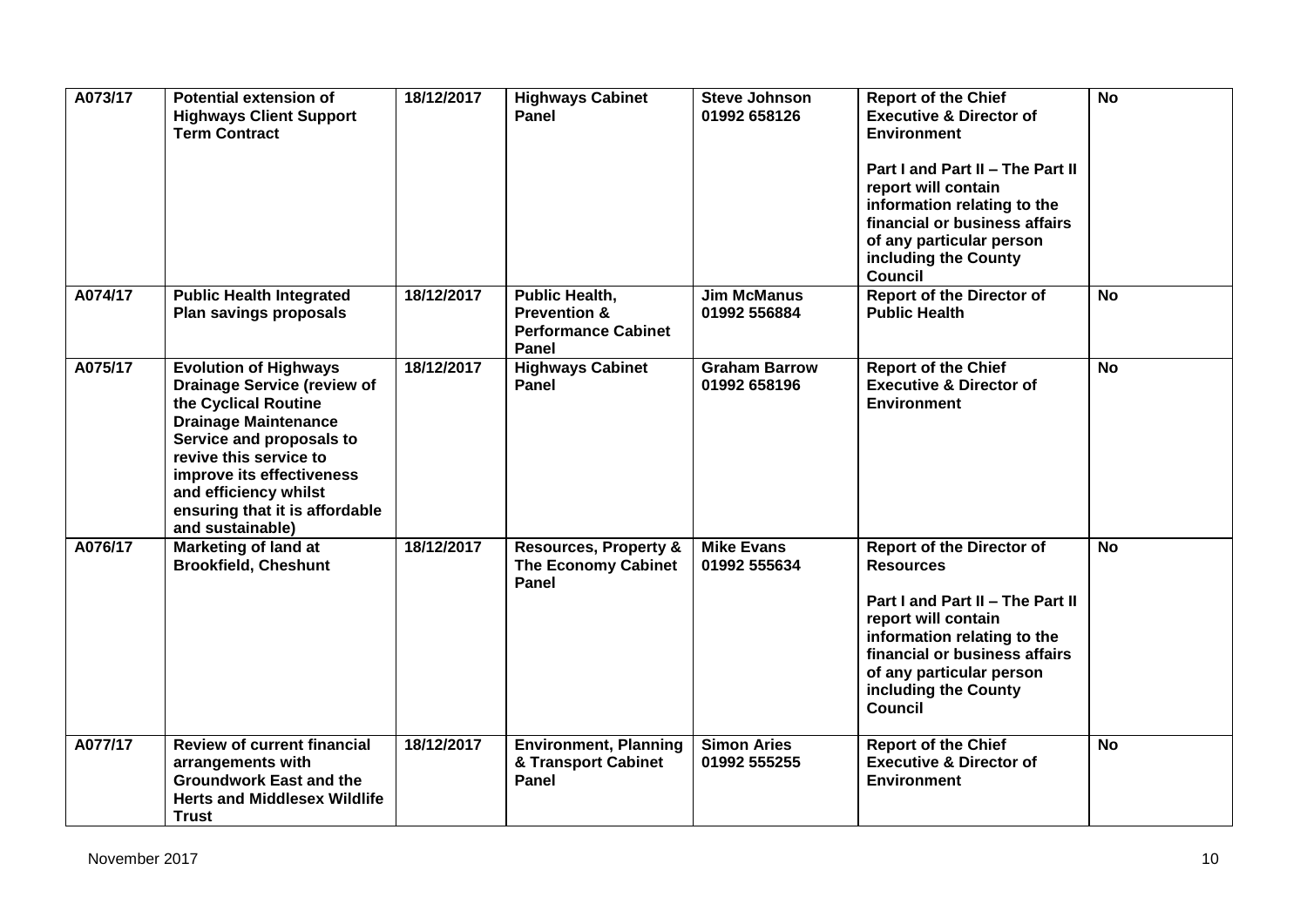| A061/17 | Draft Integrated Plan<br>2018/2019 - 2020/2021                                                                                                                                                                                                                                                                                                                                                                                                                                                                                                    | 22/01/2018 |                                                                      | Lindsay McLeod<br>01992 556431        | Report of the Director of<br><b>Resources</b>                  | <b>No</b> |
|---------|---------------------------------------------------------------------------------------------------------------------------------------------------------------------------------------------------------------------------------------------------------------------------------------------------------------------------------------------------------------------------------------------------------------------------------------------------------------------------------------------------------------------------------------------------|------------|----------------------------------------------------------------------|---------------------------------------|----------------------------------------------------------------|-----------|
| A068/17 | Social Care Charging                                                                                                                                                                                                                                                                                                                                                                                                                                                                                                                              | 22/01/2018 | Adult Care & Health<br><b>Cabinet Panel</b>                          | <b>Helen Maneuf</b><br>01992 556350   | Report of the Director of Adult<br><b>Care Services</b>        | <b>No</b> |
| A062/17 | Public Engagement &<br>Consultation on the Integrated<br>Plan Proposal                                                                                                                                                                                                                                                                                                                                                                                                                                                                            | 22/01/2018 |                                                                      | Alex James<br>01992 588259            | Report of the Chief Executive<br>& Director of Environment     | <b>No</b> |
| A078/17 | Whether or not to agree to<br>the statutory proposal to<br>change the age range of<br>Widford School, taking into<br>consideration the outcome<br>of the statutory notice<br>period.<br><b>NB Agreement to the</b><br>statutory proposal by<br>Cabinet will only be required<br>if objections are received to<br>it                                                                                                                                                                                                                               | 22/01/2018 | <b>Education Libraries &amp;</b><br><b>Localism Cabinet</b><br>Panel | <b>Melany McQueen</b><br>01992 555874 | <b>Report of the Director of</b><br><b>Children's Services</b> | <b>No</b> |
| A079/17 | Whether or not to agree to<br>the statutory proposals to<br>increase the number of<br>places by 8 at Haywood<br><b>Grove Social, Emotional &amp;</b><br><b>Mental Health Special</b><br><b>School, Breakspeare School</b><br>(Meadow Wood school site)<br>and Woodfield Severe<br><b>Learning Difficulties special</b><br>school, taking into<br>consideration the outcome<br>of the statutory notice<br>period.<br><b>NB Agreement to the</b><br>statutory proposals by<br>Cabinet will only be required<br>if objections are received to<br>it. | 22/01/2018 | <b>Education Libraries &amp;</b><br><b>Localism Cabinet</b><br>Panel | <b>Phil Brunt</b><br>01992 555811     | <b>Report of the Director of</b><br><b>Children's Services</b> | <b>No</b> |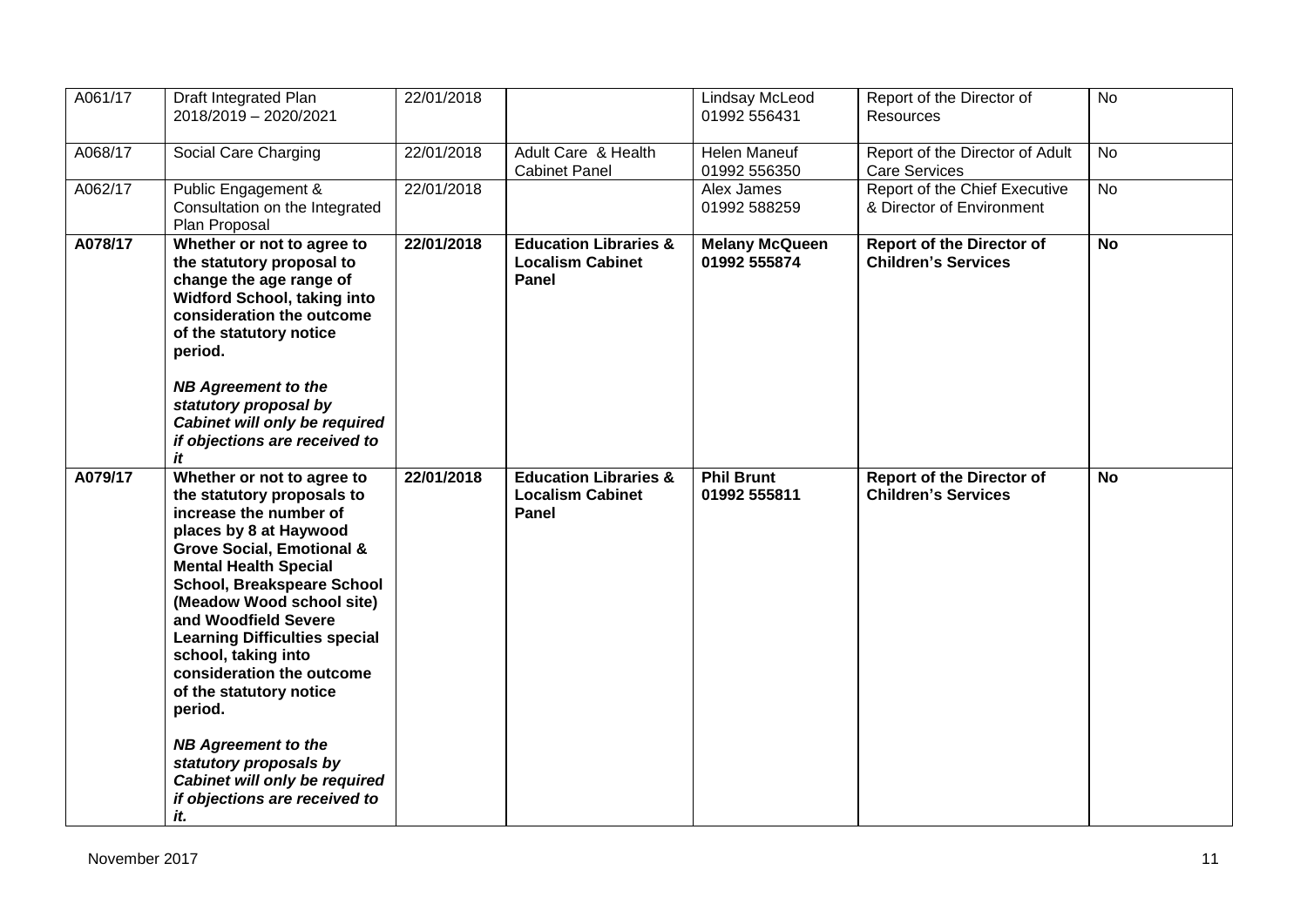| A080/17 | Whether or not to agree to<br>the statutory proposal for<br>the closure of Redbourn<br>Junior school and the<br>increase of age range at<br><b>Redbourn Infants &amp; Nursery</b><br>school from 3-7 years old to<br>3-11 years old, taking into<br>consideration the outcome<br>of the statutory notice<br>period | 22/01/2018                                               | <b>Education Libraries &amp;</b><br><b>Localism Cabinet</b><br>Panel | <b>Phil Brunt</b><br>01992 555811                       | <b>Report of the Director of</b><br><b>Children's Services</b> | <b>No</b> |
|---------|--------------------------------------------------------------------------------------------------------------------------------------------------------------------------------------------------------------------------------------------------------------------------------------------------------------------|----------------------------------------------------------|----------------------------------------------------------------------|---------------------------------------------------------|----------------------------------------------------------------|-----------|
|         | <b>NB Agreement to the</b><br>statutory proposals by<br>Cabinet will only be required<br>if objections are received to<br>it.                                                                                                                                                                                      |                                                          |                                                                      |                                                         |                                                                |           |
| A019/17 | Draft Approval 15 Year Plan<br>for vision for social care in the<br>County                                                                                                                                                                                                                                         | 19/02/2018                                               | <b>Adult Care &amp; Health</b><br><b>Cabinet Panel</b>               | <b>Helen Maneuf</b><br>01992 556350                     | Report of the Director of Adult<br><b>Care Services</b>        | <b>No</b> |
| A063/17 | Determination of Hertfordshire<br><b>County Council Admission</b><br>Arrangements for 2019/20                                                                                                                                                                                                                      | 19/02/2018                                               | <b>Education Libraries &amp;</b><br><b>Localism Cabinet Panel</b>    | Jayne Abery<br>01992 588785                             | Report of the Director of<br><b>Childrens Services</b>         | <b>No</b> |
| A064/17 | Public Engagement and<br>Consultation on the Integrated<br>Plan Proposal                                                                                                                                                                                                                                           | 19/02/2018                                               | <b>All Cabinet Panels</b><br>Overview & Scrutiny<br>Committee        | Alex James<br>01992 588259                              | Report of the Chief Executive<br>& Director of Environment     | <b>No</b> |
| A065/17 | Integrated Plan 2018/2019 -<br>2020/2021                                                                                                                                                                                                                                                                           | Cabinet<br>19/02/2018<br>County<br>Council<br>20/02/2018 | All Cabinet Panels<br>Overview & Scrutiny<br>Committee               | Lindsay McLeod<br>01992 556431                          | Report of the Director of<br>Resources                         | <b>No</b> |
| A067/17 | Overview & Scrutiny<br>Committee Report on the<br>Integrated Plan Proposals                                                                                                                                                                                                                                        | Cabinet<br>19/02/2018<br>County<br>Council<br>20/02/2018 | Resources, Property &<br>the Economy Cabinet<br>Panel                | Natalie Rotherham /<br>Michelle Diprose<br>01992 550782 | Report of the Overview and<br><b>Scrutiny Committee</b>        | <b>No</b> |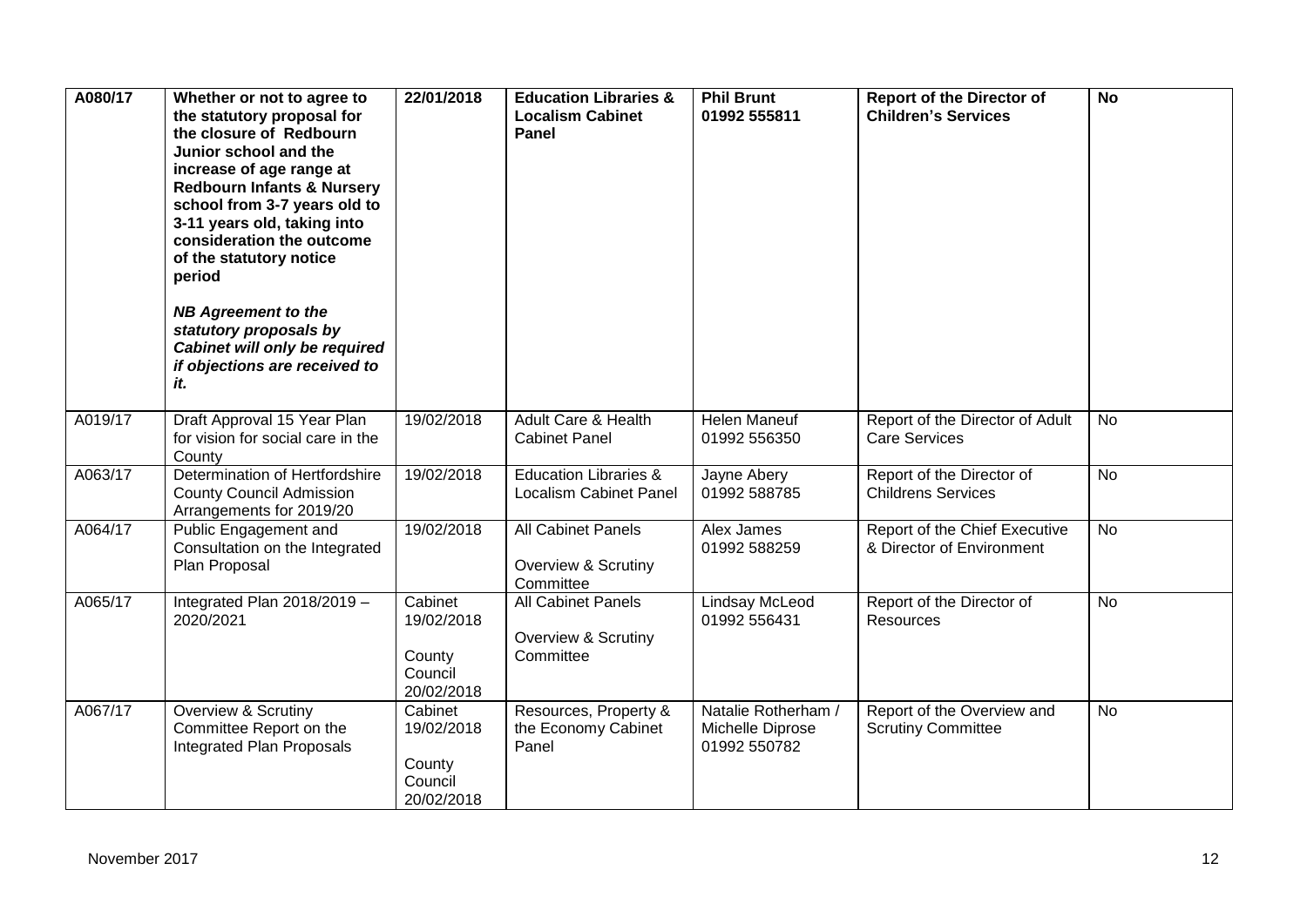| A063/17 | <b>Service Cabinet Panels</b><br>Comments on the Integrated<br>Plan Proposals                                                                                                                  | Cabinet<br>19/02/2018<br>County<br>Council<br>20/02/2018 | Resources, Property &<br>the Economy Cabinet<br>Panel      | Deborah Jeffery<br>01992 555563             | Report of the Director of<br><b>Resources</b>                                          | <b>No</b> |
|---------|------------------------------------------------------------------------------------------------------------------------------------------------------------------------------------------------|----------------------------------------------------------|------------------------------------------------------------|---------------------------------------------|----------------------------------------------------------------------------------------|-----------|
| A069/17 | Proposal to reconfigure<br>existing services to schools to<br>support them to meet the<br>needs of primary aged children<br>with Specific Learning<br>Difficulties (SpLD) by 31<br>August 2018 | 19/02/2018                                               | <b>Education Libraries &amp;</b><br>Localism Cabinet Panel | Simon Newland<br>01992 555738               | Report of the Director of<br><b>Childrens Services</b>                                 | <b>No</b> |
| A081/17 | <b>LED Dimming Strategy (level</b><br>of lighting to be agreed)                                                                                                                                | 19/02/2018                                               | <b>Highways Cabinet</b><br><b>Panel</b>                    | <b>Mike</b><br>Younghusband<br>01992 658171 | <b>Report of the Chief</b><br><b>Executive &amp; Director of</b><br><b>Environment</b> | No        |
| A082/17 | <b>Hertfordshire Adoption</b><br><b>Service providing services</b><br>for Luton Borough Council                                                                                                | 19/02/2018                                               | <b>Children's Services</b><br><b>Cabinet Panel</b>         | <b>Sue Lowndes</b><br>07833 484306          | <b>Report of the Director of</b><br><b>Children's Services</b>                         | <b>No</b> |

**Membership of Cabinet:** 

| <b>Derrick Ashley</b> | <b>Environment, Planning &amp; Transport</b>   | <b>Richard Roberts</b>    | <b>Public Health, Prevention &amp; Performance</b> |
|-----------------------|------------------------------------------------|---------------------------|----------------------------------------------------|
| <b>Terry Douris</b>   | <b>Education, Libraries &amp; Localism</b>     | <b>Ralph Sangster</b>     | <b>Highways</b>                                    |
| <b>Robert Gordon</b>  | <b>Leader of the Council</b>                   | <b>David Williams</b>     | Resources, Property & the Economy                  |
| Teresa Heritage       | <b>Children's Services</b>                     | <b>Colette Wyatt-Lowe</b> | <b>Adult Care &amp; Health</b>                     |
| <b>Terry Hone</b>     | <b>Community Safety &amp; Waste Management</b> |                           |                                                    |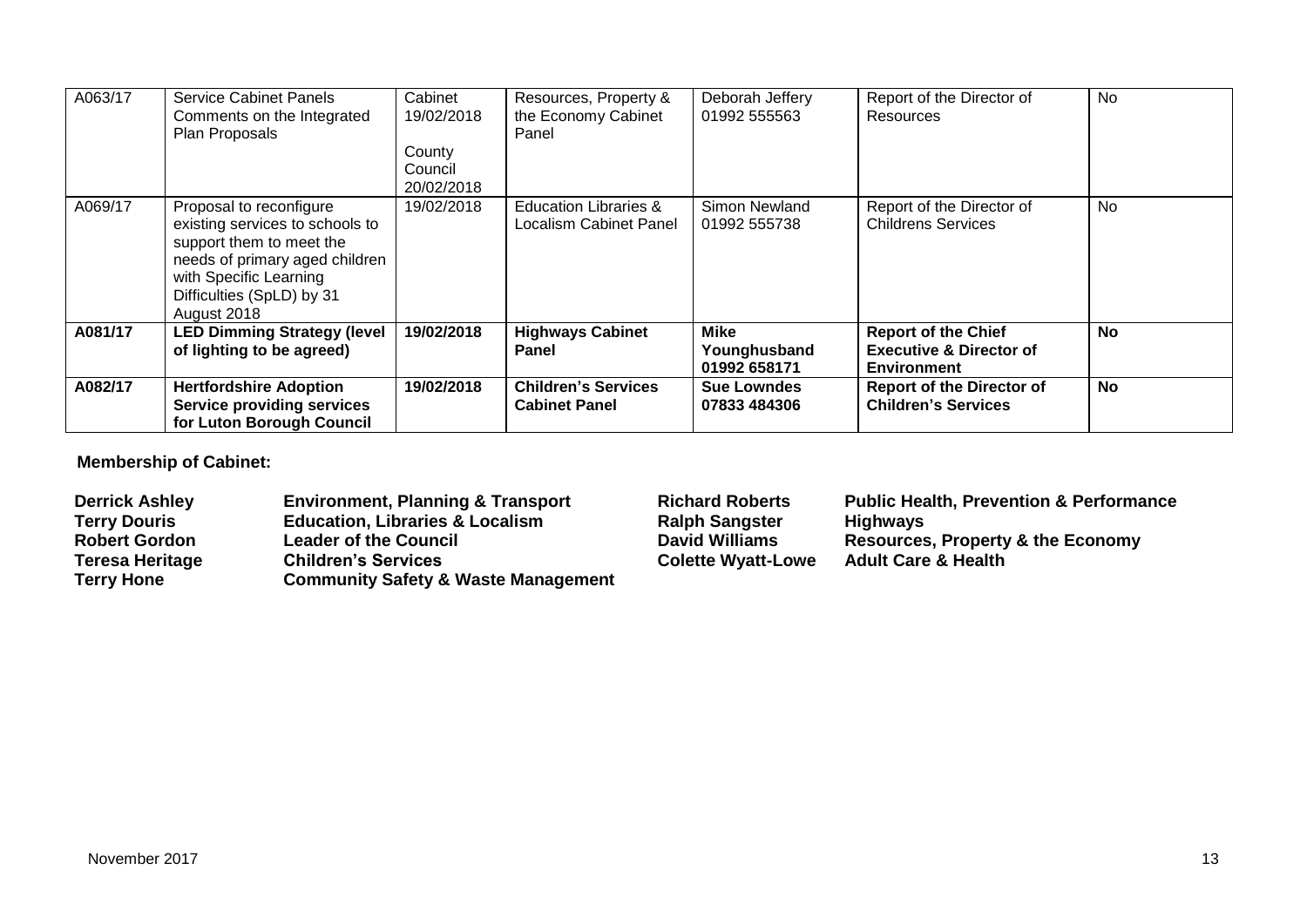**PART B: DECISIONS BY CHIEF OFFICERS Note: New items and amendments are shown in bold.** 

| Ref. No. | <b>Issue for Decision</b>                                                                                                         | Name and Title of<br><b>Decision Maker</b>                         | Date, or<br>period<br>within<br>which,<br>decision to<br>be made | <b>Cabinet Panels to be</b><br>consulted | Officer contact for<br>this matter     | Documents to be<br>considered <sup>##</sup> | <b>Exempt from the</b><br><b>Council's Call-In</b><br><b>Procedures</b><br>Yes / No |
|----------|-----------------------------------------------------------------------------------------------------------------------------------|--------------------------------------------------------------------|------------------------------------------------------------------|------------------------------------------|----------------------------------------|---------------------------------------------|-------------------------------------------------------------------------------------|
| B076/15  | The Supply of<br>Pulpboard (In<br>collaboration with<br><b>Hampshire County</b><br>Council)                                       | Glenn Facey<br><b>Head of Herts Full</b><br>Stop                   | <b>November</b><br>2017 (was<br><b>October</b><br>2017)          |                                          | Gianni Tinnirello<br>01707 292353      | See Note 2 & 3<br>below                     | <b>No</b>                                                                           |
| B058/16  | <b>Secondary School</b><br>Expansion at The<br>Hemel School,<br>Hemel Hempstead<br><b>Award of Contract</b><br>(HCC1609120)       | <b>Trevor Mose</b><br><b>Assistant Director</b><br><b>Property</b> | <b>December</b><br>2017 (was<br><b>November</b><br>2017)         |                                          | <b>Jackie Aldridge</b><br>01992 588138 | See Note 2 below                            | <b>No</b>                                                                           |
| B059/16  | Re-Provision of<br>Drama and 6th<br>Form<br>Accommodation at<br><b>Barclay School</b><br><b>Award of Contract</b><br>(HCC1609121) | <b>Trevor Mose</b><br><b>Assistant Director</b><br><b>Property</b> | <b>December</b><br>2017 (was<br><b>November</b><br>2017)         |                                          | <b>Jackie Aldridge</b><br>01992 588138 | See Note 2 below                            | <b>No</b>                                                                           |
| B001/17  | <b>Traffic Regulation</b><br>Orders - various<br>(see attached<br><b>Schedule Appendix</b>                                        | John Wood<br>Chief Executive &<br>Director of<br>Environment       | During the<br>period of this<br>Forward Plan                     |                                          | Rob Smith<br>01992 556118              | Reports from Lead<br><b>Officers</b>        | No                                                                                  |
| B010/17  | <b>Business Water</b><br>Contract: Award of<br>Contract<br>(HCC1709401)                                                           | <b>Trevor Mose</b><br><b>Assistant Director</b><br><b>Property</b> | February<br>2018 (was<br><b>November</b><br>2017)                |                                          | <b>Fiona Clark</b><br>01992 556008     | See Note 2 below                            | No                                                                                  |

1

<sup>‡‡</sup> The address from which, subject to any prohibition or restriction on their disclosure, copies of, or extracts from, any document listed is available is County Hall, Pegs Lane, Hertford, SG13 8DE. Other documents relevant to these matters may be submitted to the decision maker. To request details of such documents (if any) as they become available contact Elaine Shell, Democratic Services Manager by email [\(elaine.shell@hertfordshire.gov.uk\)](mailto:elaine.shell@hertfordshire.gov.uk) or phone (01992 55565).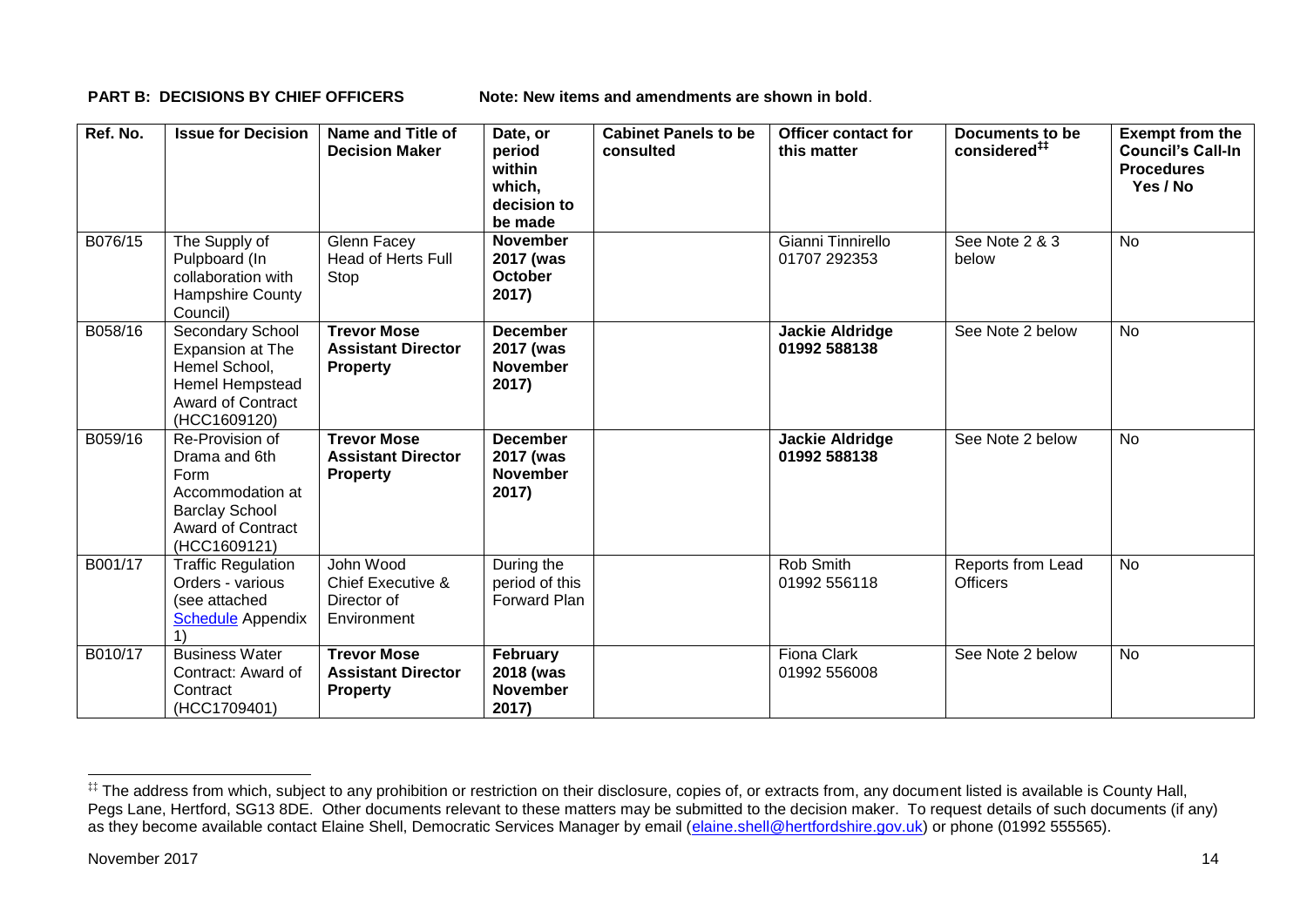| B011/17 | Four new Fire<br><b>Appliances for Fires</b><br>& Rescue Services:<br><b>Award of Contract</b>                                                                                                                                      | <b>Steve Tant</b><br>Fire & Rescue<br>Service Assistant<br><b>Chief Fire Officer</b><br>Service Support | <b>November</b><br>2017 (was<br>October<br>2017) | Peter Hatherley<br>01992 507580                                                                 | See Note 2 below | <b>No</b> |
|---------|-------------------------------------------------------------------------------------------------------------------------------------------------------------------------------------------------------------------------------------|---------------------------------------------------------------------------------------------------------|--------------------------------------------------|-------------------------------------------------------------------------------------------------|------------------|-----------|
| B015/17 | Potential provision<br>of electronic<br>document records<br>management<br>software following<br>review of existing<br>solution.                                                                                                     | Owen Mapley,<br>Director of<br><b>Resources</b>                                                         | <b>November</b><br>2017 (was<br>October<br>2017) | <b>Stuart Bannerman</b><br>Campbell<br>01992 588397<br><b>Lisa Marie Pritty</b><br>01438 844123 | See Note 2 below | <b>No</b> |
| B017/17 | Property<br>Management<br><b>Services Contract</b><br><b>Award of Contract</b><br>(HCC1709487)                                                                                                                                      | <b>Trevor Mose</b><br><b>Assistant Director</b><br><b>Property</b>                                      | December<br>2017                                 | Mike Evans<br>01992 555634                                                                      | See Note 2 below | <b>No</b> |
| B029/17 | Contract for the<br>Provision of Re-use<br>retail Services at<br>Hertfordshire<br><b>Household Waste</b><br><b>Recycling Centres</b>                                                                                                | Simon Aries<br><b>Assistant Director</b><br>Transport, Waste &<br>Environmental<br>Management           | December<br>2017 (was<br>October<br>2017)        | <b>Matthew King</b><br>01992 556207                                                             | See Note 2 below | <b>No</b> |
| B033/17 | Award Tender for<br><b>Residential Home</b><br>for Children and<br>Young People<br>(C&YP) aged 13-18<br>with Autism,<br><b>Learning Difficulties</b><br>and/or Behaviour<br>that Challenges at<br>Wynchlands<br>Crescent, St Albans | Jenny Coles<br>Director of Children's<br><b>Services</b>                                                | January<br>2018 (was<br>October<br>2017)         | <b>Martha Moroney</b><br>01992 588967                                                           | See Note 2 below | <b>No</b> |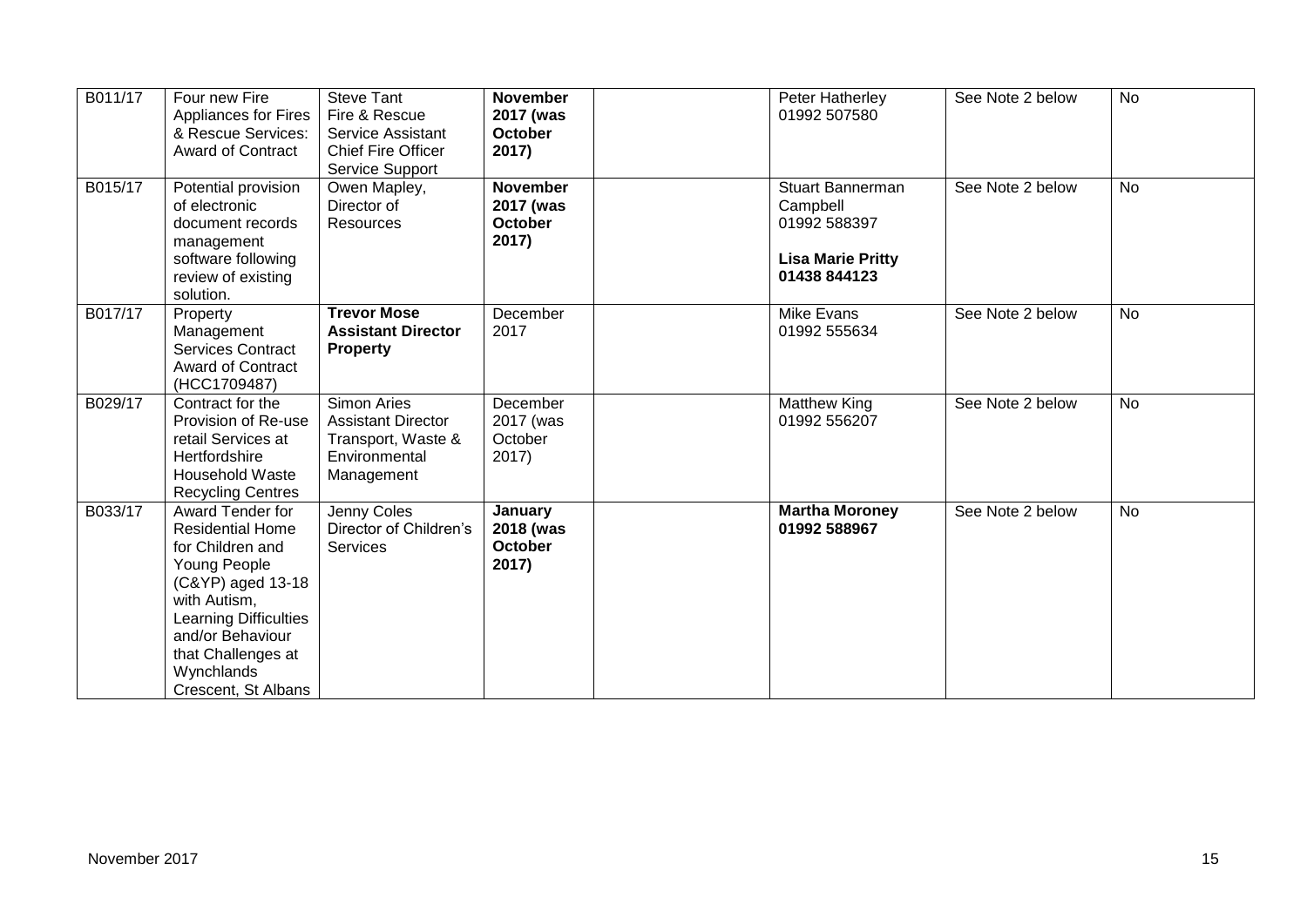| B034/17 | Dynamic<br><b>Purchasing System</b><br>for the Supply of<br>Laminating<br>Pouches (in<br>collaboration with<br>Hampshire County<br>Council)                                                                                          | Glenn Facey<br>Head of Herts Full<br>Stop                              | November<br>2017 (was<br>September<br>2017)              | Shabbir Ahmed<br>01707 292491          | See Note 2 & 3<br>below | <b>No</b> |
|---------|--------------------------------------------------------------------------------------------------------------------------------------------------------------------------------------------------------------------------------------|------------------------------------------------------------------------|----------------------------------------------------------|----------------------------------------|-------------------------|-----------|
| B035/17 | Dynamic<br>Purchasing<br>Systems for the<br>Supply of Copier<br>Paper (in<br>collaboration with<br>Hampshire County<br>Council)                                                                                                      | Glenn Facey<br>Head of Herts Full<br>Stop                              | December<br>2017 (was<br>November<br>2017                | James Conway<br>01707 292376           | See Note 2 & 3<br>below | <b>No</b> |
| B048/17 | The supply of plain<br>adhesive labels,<br>sticky notes, hook<br>and loop and<br>motivational items<br>(In collaboration<br>with Hampshire<br>County Council)                                                                        | Glenn Facey<br>Head of Herts Full<br>Stop                              | January<br>2018 (was<br><b>December</b><br>2017          | Louise Bagley<br>01707 292431          | See note 2 & 3 below    | No        |
| B049/17 | Providing support in<br>peoples' homes<br>(Spot Accreditation)<br>Award of Contract                                                                                                                                                  | Frances Heathcote<br>Assistant Director,<br>Community<br>Commissioning | November<br>2017                                         | Daisy Sanghera<br>01438 843391         | See note 2 below        | <b>No</b> |
| B053/17 | Batch $36 -$<br>Package $1 -$<br>Coates Way JMI &<br>Nursery School,<br>The Orchard<br>Primary School,<br>Watford, Field<br>School (Infant &<br>Nursery) Westfield<br>Children's Centre:<br><b>Award of Contract</b><br>(HCC1709854) | <b>Trevor Mose</b><br><b>Assistant Director</b><br><b>Property</b>     | <b>December</b><br>2017 (was<br><b>November</b><br>2017) | <b>Jackie Aldridge</b><br>01992 588138 | See Note 2 below        | <b>No</b> |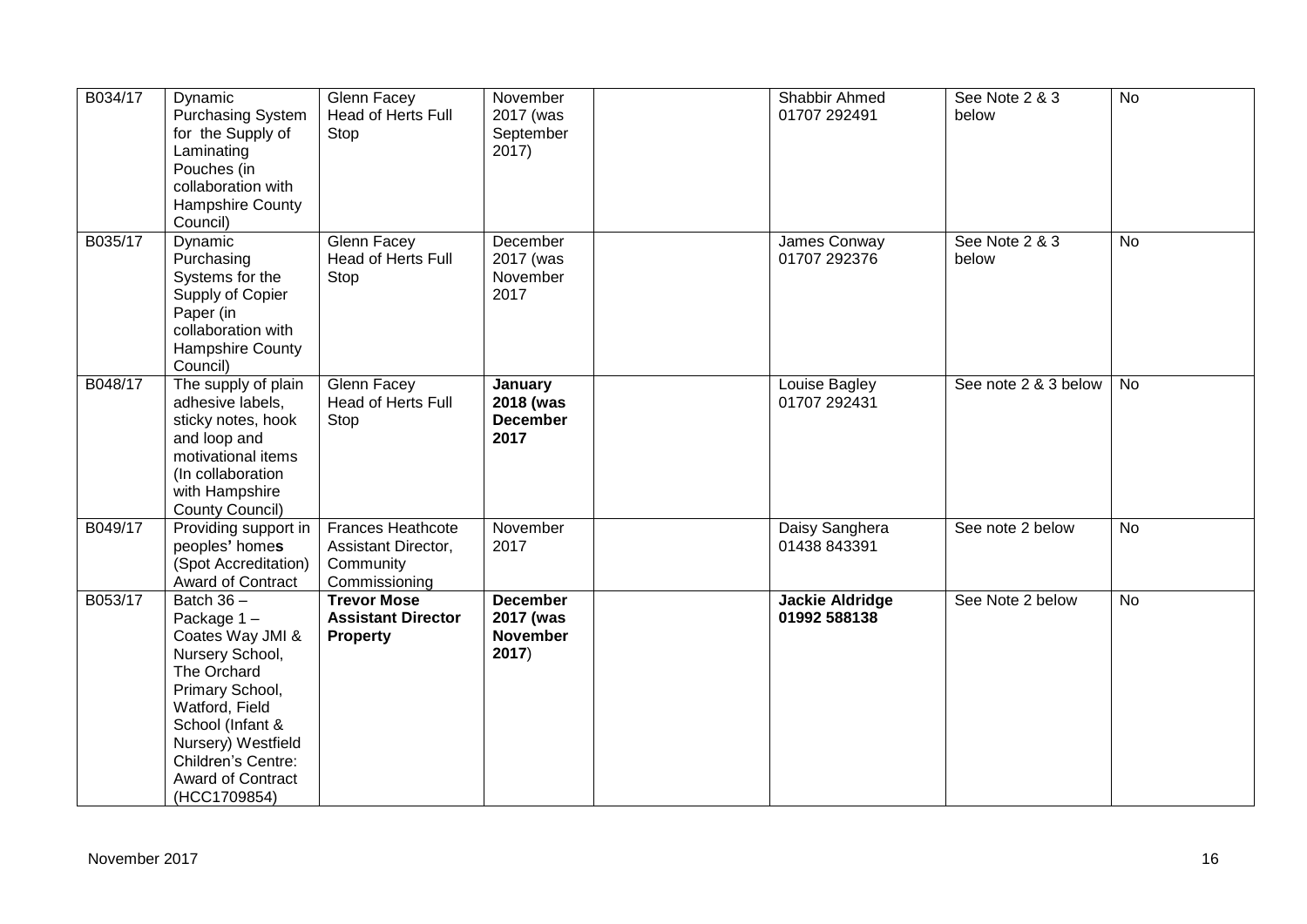| B054/17 | Batch $36 -$<br>Package $2 -$<br><b>Therfield First</b><br>School, The William<br>Ransom Primary<br>School, Furneux<br>Pelham Church of<br>England School,<br>Morgan's Primary<br>School, The<br>Grange: Award of<br>Contract<br>(HCC1709855) | <b>Trevor Mose</b><br><b>Assistant Director</b><br>Property        | November<br>2017 (was<br>September<br>2017)             | Jackie Aldridge<br>01992 588138        | See Note 2 below | <b>No</b>      |
|---------|-----------------------------------------------------------------------------------------------------------------------------------------------------------------------------------------------------------------------------------------------|--------------------------------------------------------------------|---------------------------------------------------------|----------------------------------------|------------------|----------------|
| B055/17 | Batch $36 -$<br>Package 3-<br><b>Aycliffe Drive</b><br>Primary School,<br>Roundwood<br>Primary School,<br><b>Hurst Drive Primary</b><br>School, How Wood<br>Primary School:<br>Award of Contract<br>(HCC1709856)                              | <b>Trevor Mose</b><br><b>Assistant Director</b><br><b>Property</b> | November<br>2017 (was<br>September<br>2017              | <b>Jackie Aldridge</b><br>01992 588138 | See Note 2 below | <b>No</b>      |
| B056/17 | Change in age<br>range of people to<br>receive free<br>emergency<br>hormonal<br>contraception                                                                                                                                                 | Jim McManus<br>Director of Public<br>Health                        | February<br>2018 (was<br>September<br>2017)             | <b>Brian Gale</b><br>01438 843537      |                  | $\overline{N}$ |
| B058/17 | Change in the<br>location of<br>premises for the<br>delivery of sexual<br>health services                                                                                                                                                     | Jim McManus<br>Director of Public<br>Health                        | January<br>2018 (was<br><b>October</b><br>2017)         | <b>Brian Gale</b><br>01438 843537      |                  | <b>No</b>      |
| B059/17 | Disposal of 24a &<br>24b New Road,<br>Ware                                                                                                                                                                                                    | <b>Trevor Mose</b><br><b>Assistant Director</b><br><b>Property</b> | <b>November</b><br>2017 (was<br><b>October</b><br>2017) | <b>Robert Ambler</b><br>01992 588836   |                  | No             |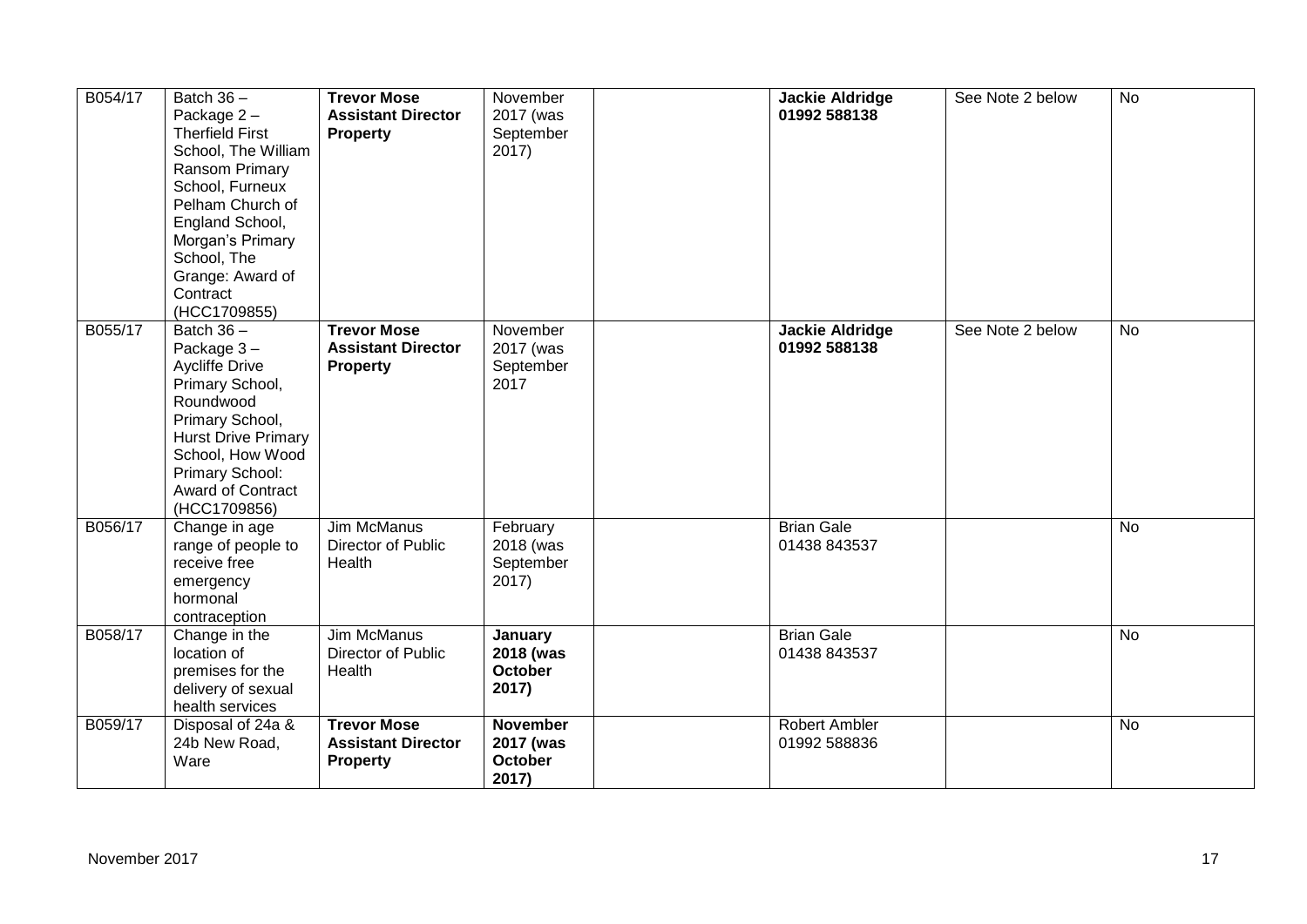| B060/17 | To re commission<br>the Regional<br>Partnership<br>Contract for the<br>Provision of<br>Residential and<br>Educational<br>Services for<br>Children and Young<br>People with<br>Complex Needs via<br>competitive tender<br>Regional Partners -<br><b>Bracknell Forest</b><br>Borough Council,<br>Buckinghamshire<br>County Council,<br>Milton Keynes<br>Council,<br><b>Oxfordshire County</b><br>Council, Reading<br>Borough Council<br>Slough Borough<br>Council | Jenny Coles<br>Director of Children's<br>Services             | December<br>2017                                         | Lynn Knowles<br>07740 918847           | See Note 2 & 3<br>below | $\overline{N}$ |
|---------|-----------------------------------------------------------------------------------------------------------------------------------------------------------------------------------------------------------------------------------------------------------------------------------------------------------------------------------------------------------------------------------------------------------------------------------------------------------------|---------------------------------------------------------------|----------------------------------------------------------|----------------------------------------|-------------------------|----------------|
| B066/17 | Batch 41 - Priors<br>Wood Ware,<br>Andrews Lane,<br>Cheshunt, Collett<br>School Hemel, Oak<br>View Primary &<br>Nursery Hatfield &<br>Mickelm Window<br><b>Works</b><br>Award of Contract<br>HCC1709883                                                                                                                                                                                                                                                         | <b>Trevor Mose</b><br><b>Assistant Director -</b><br>Property | <b>December</b><br>2017 (was<br><b>November</b><br>2017) | <b>Jackie Aldridge</b><br>01992 588138 | See Note 2 below        | No             |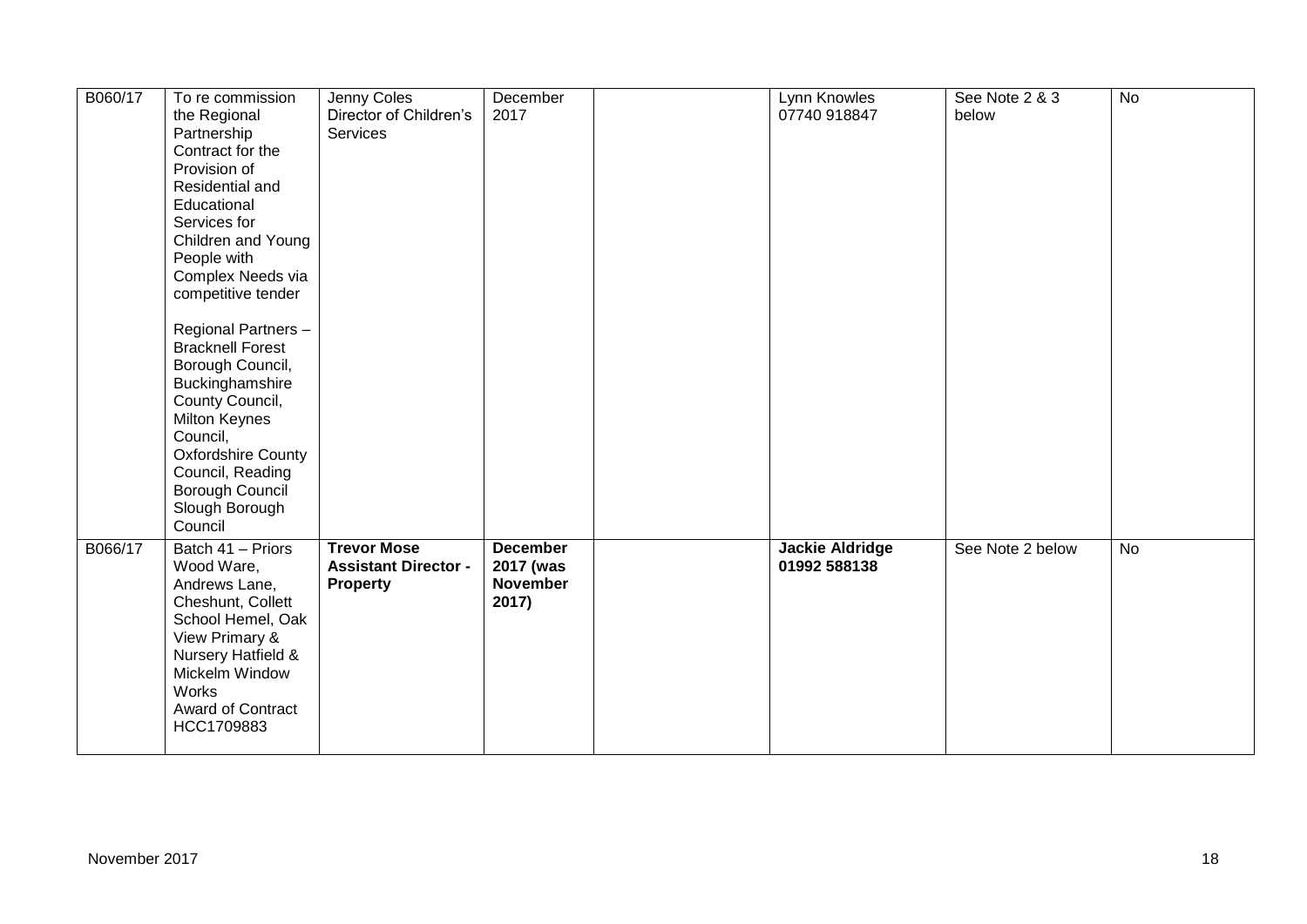| B068/17 | <b>Hertfordshire Home</b><br>Improvement<br>Agency - award of<br>Contractor<br>Framework<br>Agreement<br>(HCC1709802)                             | Iain MacBeath<br>Director of Adult<br><b>Care Services</b>                          | February<br>2018 (was<br><b>November</b><br>2017) | Dawood Haddadi<br>07860 678771         | See Note 2 below        | <b>No</b> |
|---------|---------------------------------------------------------------------------------------------------------------------------------------------------|-------------------------------------------------------------------------------------|---------------------------------------------------|----------------------------------------|-------------------------|-----------|
| B069/17 | Re-procurement of<br>the Adult Mental<br>Health Out of Hours<br><b>Crisis Service</b>                                                             | <b>Frances Heathcote</b><br><b>Assistant Director</b><br><b>Adult Care Services</b> | December<br>2017                                  | Helen Cavanagh<br>01438 845319         | See Note 4 below        | <b>No</b> |
| B070/17 | Dynamic<br><b>Purchasing System</b><br>for the supply of bin<br>bags (In<br>collaboration with<br>Hampshire County<br>Council)                    | Glenn Facey,<br>Head of Herts<br>Fullstop                                           | December<br>2017                                  | Victoria Harley<br>01707 292467        | See Note 2 & 3<br>below | <b>No</b> |
| B071/17 | Undertake a<br>competitive<br>Reprocurement for<br>the provision of an<br>all-age drug and<br>alcohol treatment<br>service - Award of<br>contract | Jim McManus,<br>Director of Public<br>Health                                        | December<br>2017                                  | <b>Brian Gale</b><br>01438 843537      | See Note 2 below        | <b>No</b> |
| B072/17 | Hertfordshire<br>Sunflower<br>Domestic Abuse<br>Hub & Champions<br>Pathway - Award of<br>contract                                                 | Jenny Coles<br>Director of Children's<br>Services                                   | December<br>2017                                  | <b>Helen Gledhill</b><br>07812 322978  |                         |           |
| B073/17 | Demolition &<br>rebuild of The<br>Hemel School-<br>Sports Hall<br>HCC1709908                                                                      | <b>Trevor Mose</b><br><b>Assistant Director -</b><br><b>Property</b>                | December<br>2017                                  | <b>Jackie Aldridge</b><br>01992 588138 | See Note 2 below        | <b>No</b> |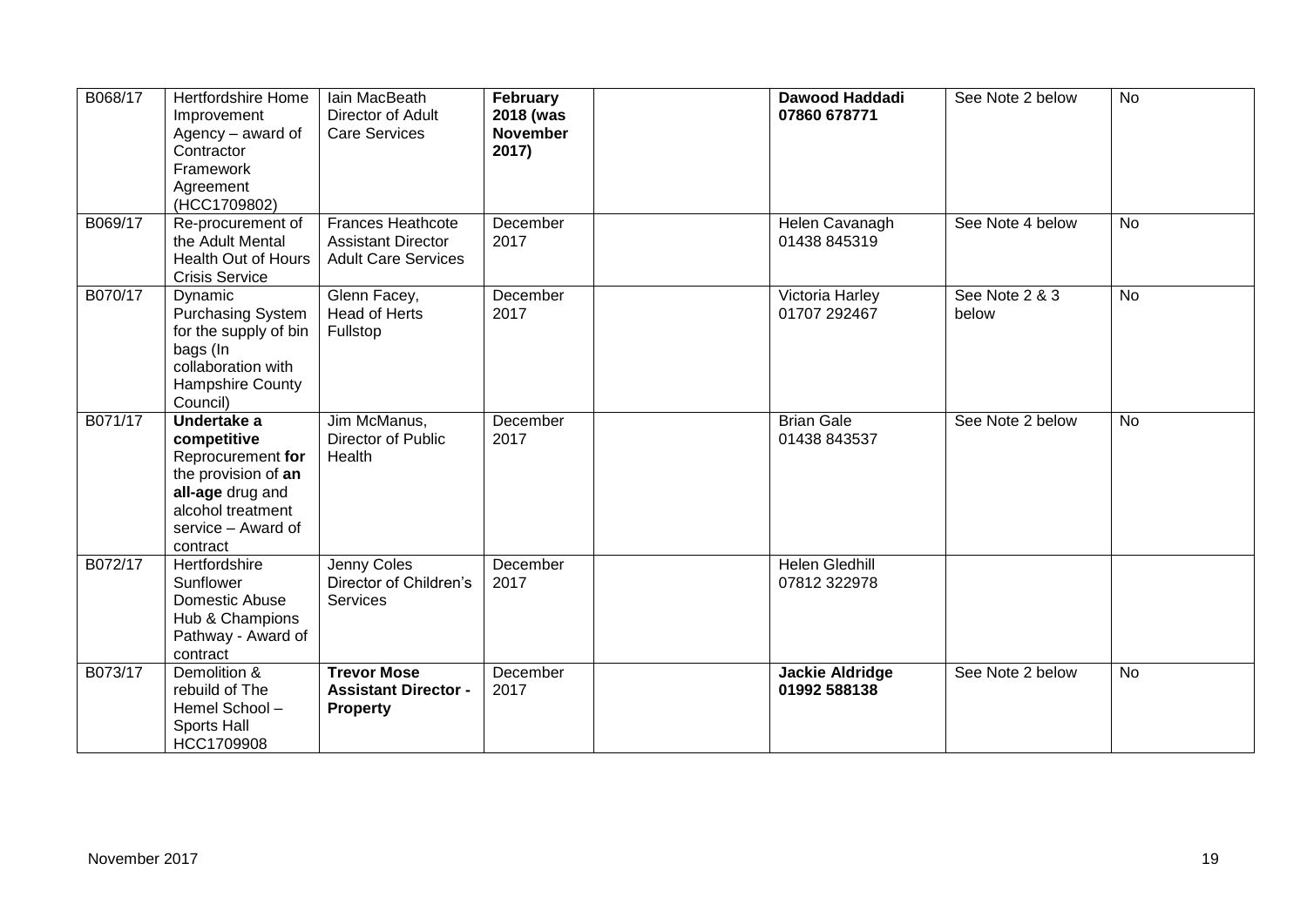| B074/17 | Tender of 19-21<br>Wilbury Road - for<br><b>Residential</b><br>Learning Disability<br>Service                           | <b>Frances Heathcote</b><br><b>Assistant Director</b><br><b>Adult Care Services</b>                 | January<br>2018                                          | Gemma Brace<br>01438 845060            | See Note 2 below | <b>No</b> |
|---------|-------------------------------------------------------------------------------------------------------------------------|-----------------------------------------------------------------------------------------------------|----------------------------------------------------------|----------------------------------------|------------------|-----------|
| B076/17 | PEP7 - Expansion<br>at Walkern Primary<br>School<br>HCC1709928                                                          | <b>Trevor Mose</b><br><b>Assistant Director</b><br><b>Property</b>                                  | <b>December</b><br>2017 (was<br><b>November</b><br>2017) | <b>Jackie Aldridge</b><br>01992 588138 | See note 2 below | <b>No</b> |
| B078/17 | PEP7 - Expansion<br>at Millfield First and<br>Nursery School,<br>Buntingford<br>HCC1709929                              | <b>Trevor Mose</b><br><b>Assistant Director</b><br><b>Property</b>                                  | <b>December</b><br>2017 (was<br><b>November</b><br>2017  | <b>Jackie Aldridge</b><br>01992 588138 | See note 2 below | <b>No</b> |
| B080/17 | PEP7 - Expansion<br>at St Catherine's<br>VC Church of<br><b>England Primary</b><br>School, Hoddesdon<br>HCC1709930      | <b>Trevor Mose</b><br><b>Assistant Director</b><br><b>Property</b>                                  | <b>December</b><br>2017 (was<br><b>November</b><br>2017) | <b>Jackie Aldridge</b><br>01992 588138 | See note 2 below | <b>No</b> |
| B081/17 | Provision and<br>Support of a waste<br>management data<br>system                                                        | <b>Simon Aries</b><br><b>Assistant Director</b><br>Transport waste &<br>environmental<br>Management | January<br>2018                                          | <b>Matthew King</b><br>01992 556207    | See note 2 below | No        |
| B082/17 | Joint evaluation<br>process of bids for<br><b>Adult Care Services</b><br>and Childrens<br>Services Advocacy<br>services | <b>Frances Heathcote</b><br>Assistant Director,<br>Commissioning                                    | January<br>2018                                          | Shanie Hutton<br>01442 454472          | See note 2 below | <b>No</b> |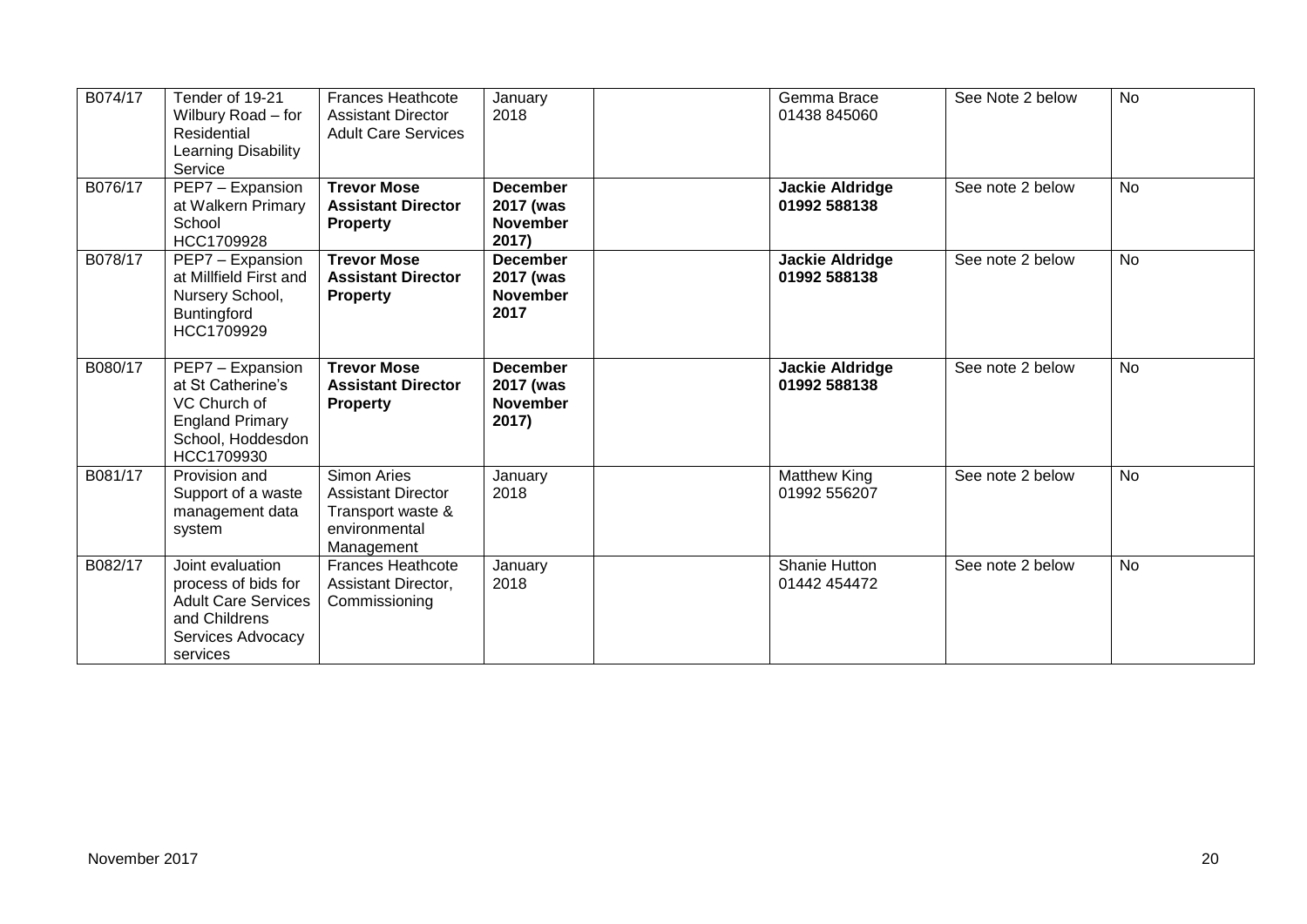| B083/17 | Dynamic<br><b>Purchasing System</b><br>for the supply of<br>Independent Living<br>Products (in<br>collaboration with<br>Hampshire County<br>Council and<br>Southend-on-Sea<br>Borough Council) | Glenn Facey<br>Head of Herts Full<br>Stop                                                                             | February<br>2018        | <b>Chris Mulhall</b><br>01707 281571 | See note 2 & 3 below | No        |
|---------|------------------------------------------------------------------------------------------------------------------------------------------------------------------------------------------------|-----------------------------------------------------------------------------------------------------------------------|-------------------------|--------------------------------------|----------------------|-----------|
| B084/17 | Award of contract<br>for the Public<br><b>Health Nursing</b><br>element of the<br><b>Family Centre</b><br>Service                                                                              | Jim McManus,<br>Director of Public<br>Health                                                                          | February<br>2018        | <b>Brian Gale</b><br>01438 843537    | See note 2 below     | <b>No</b> |
| B085/17 | Award of contract<br>for the Family<br>Support element of<br>the Family Centre<br>Service                                                                                                      | Jenny Coles<br>Director of Children's<br>Services                                                                     | February<br>2018        | <b>Brian Gale</b><br>01438 843537    | See note 2 below     | <b>No</b> |
| B086/17 | <b>Tender awards for</b><br>provision of<br>various local bus<br>service contracts<br>starting April 2018                                                                                      | <b>Simon Aries</b><br><b>Assistant Director,</b><br><b>Transport, Waste</b><br>and Environmental<br><b>Management</b> | <b>December</b><br>2017 | <b>Matthew Lale</b><br>01992 588633  | See note 2 below     | <b>No</b> |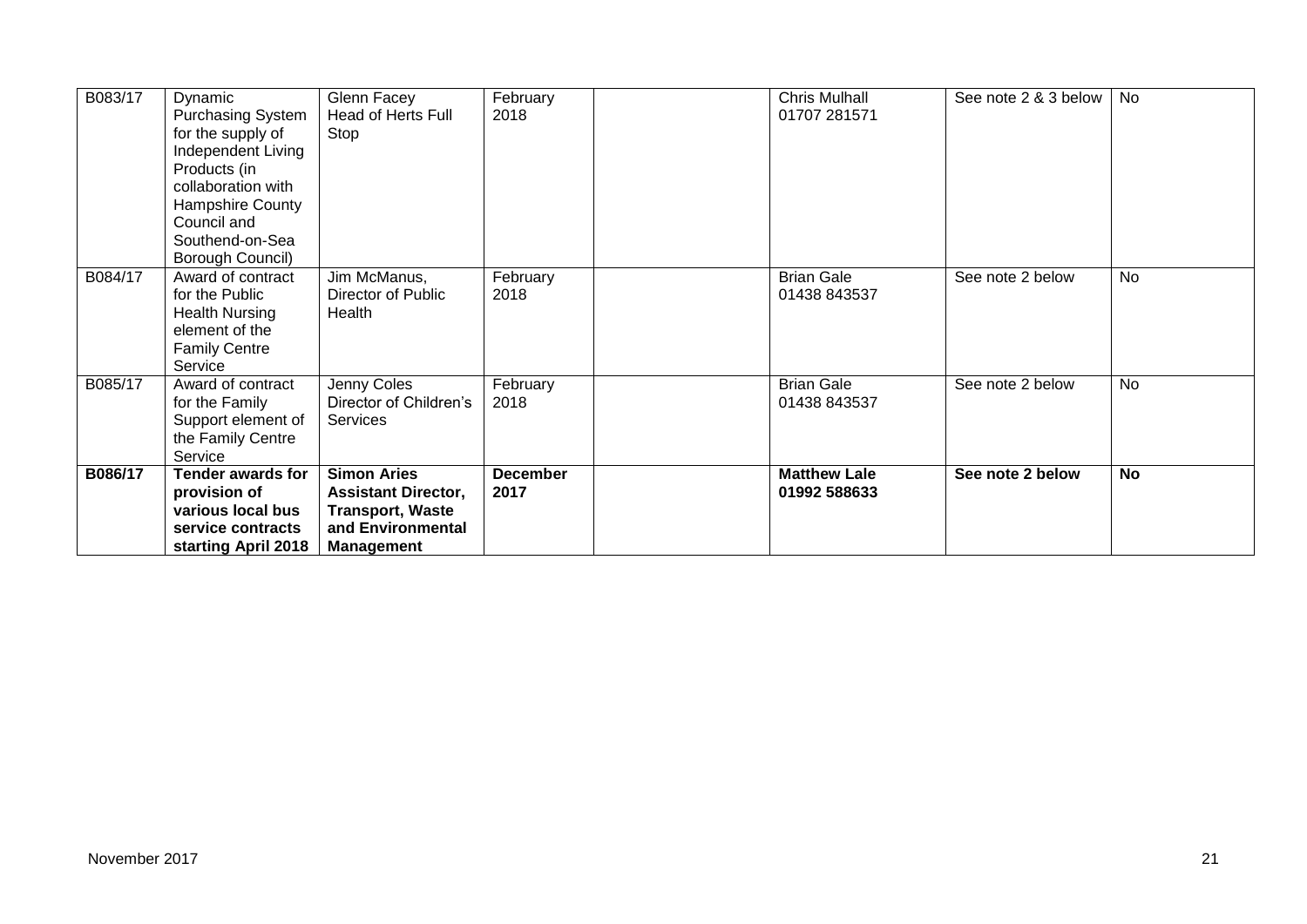| B087/17 | Whether or not to<br>agree to the<br>statutory proposal<br>to change the age<br>range of Widford<br>School, Ware<br>taking into<br>consideration the<br>outcome of the<br>statutory notice<br>period.<br><b>NB An officer</b><br>decision will only<br>be taken if no<br>objections to the<br>statutory proposal<br>are received | <b>Jenny Coles</b><br>Director of<br><b>Childrens Services</b>                                                        | <b>December</b><br>2017 | <b>Melany McQueen</b><br>01992 555874  | See note 2 below | <b>No</b> |
|---------|----------------------------------------------------------------------------------------------------------------------------------------------------------------------------------------------------------------------------------------------------------------------------------------------------------------------------------|-----------------------------------------------------------------------------------------------------------------------|-------------------------|----------------------------------------|------------------|-----------|
| B088/17 | To establish a<br>dynamic<br>purchasing<br>system for the<br>provision of<br>transport services<br>from 1 January<br>2018 for the<br>duration of five<br>years                                                                                                                                                                   | <b>Simon Aries</b><br><b>Assistant Director,</b><br><b>Transport, Waste</b><br>and Environmental<br><b>Management</b> | <b>December</b><br>2017 | <b>Trudie German</b><br>01992 588640   | See note 2 below | <b>No</b> |
| B089/17 | Batch 40 -<br>Package 1 -<br>Boiler Works -<br>Parkgate School,<br><b>Watford</b><br><b>Award of contract</b><br>HCC1710052                                                                                                                                                                                                      | <b>Trevor Mose</b><br><b>Assistant Director</b><br><b>Property</b>                                                    | <b>December</b><br>2017 | <b>Jackie Aldridge</b><br>01992 588138 | See Note 2 below |           |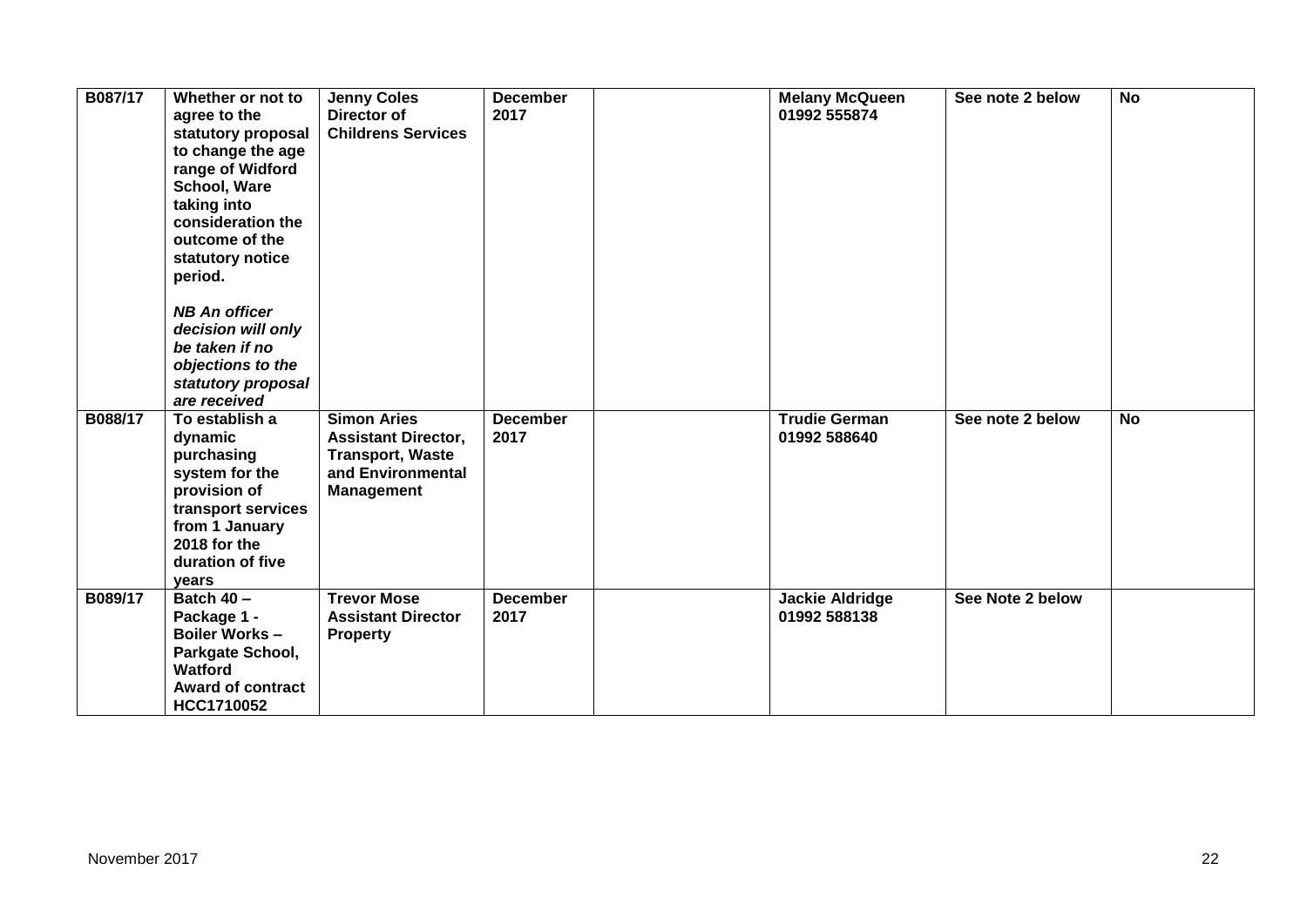| B090/17 | Batch 40 -<br>Package 3 - Boiler<br>Works – St<br>Andrews C of E<br>(VC) Primary<br>School, Stanstead<br><b>Abbotts, Priors</b><br><b>Wood Primary</b><br>School, Ware &<br><b>Studlands Rise</b><br><b>School, Royston</b><br><b>Award of Contract</b><br>HCC1710053 | <b>Trevor Mose</b><br><b>Assistant Director</b><br><b>Property</b> | <b>December</b><br>2017 | <b>Jackie Aldridge</b><br>01992 588138 | See Note 2 below |  |
|---------|-----------------------------------------------------------------------------------------------------------------------------------------------------------------------------------------------------------------------------------------------------------------------|--------------------------------------------------------------------|-------------------------|----------------------------------------|------------------|--|
| B091/17 | <b>Batch 40 -</b><br>Package 5 - Boiler<br>Works $-$<br><b>Cassiobury Infant</b><br>& Nursery School,<br>Watford &<br><b>Margaret Wix</b><br><b>Primary School,</b><br><b>St Albans</b><br>Award of contract<br>HCC1710054                                            | <b>Trevor Mose</b><br><b>Assistant Director</b><br><b>Property</b> | <b>December</b><br>2017 | <b>Jackie Aldridge</b><br>01992 588138 | See Note 2 below |  |
| B092/17 | Batch 40 -<br>Package 7 - Boiler<br>Works $-$<br><b>Redbourn Infant &amp;</b><br><b>Nursery School &amp;</b><br>St Lukes School,<br><b>Redbourn</b><br><b>Award of contract</b><br>HCC1710056                                                                         | <b>Trevor Mose</b><br><b>Assistant Director</b><br><b>Property</b> | <b>December</b><br>2017 | <b>Jackie Aldridge</b><br>01992 588138 | See Note 2 below |  |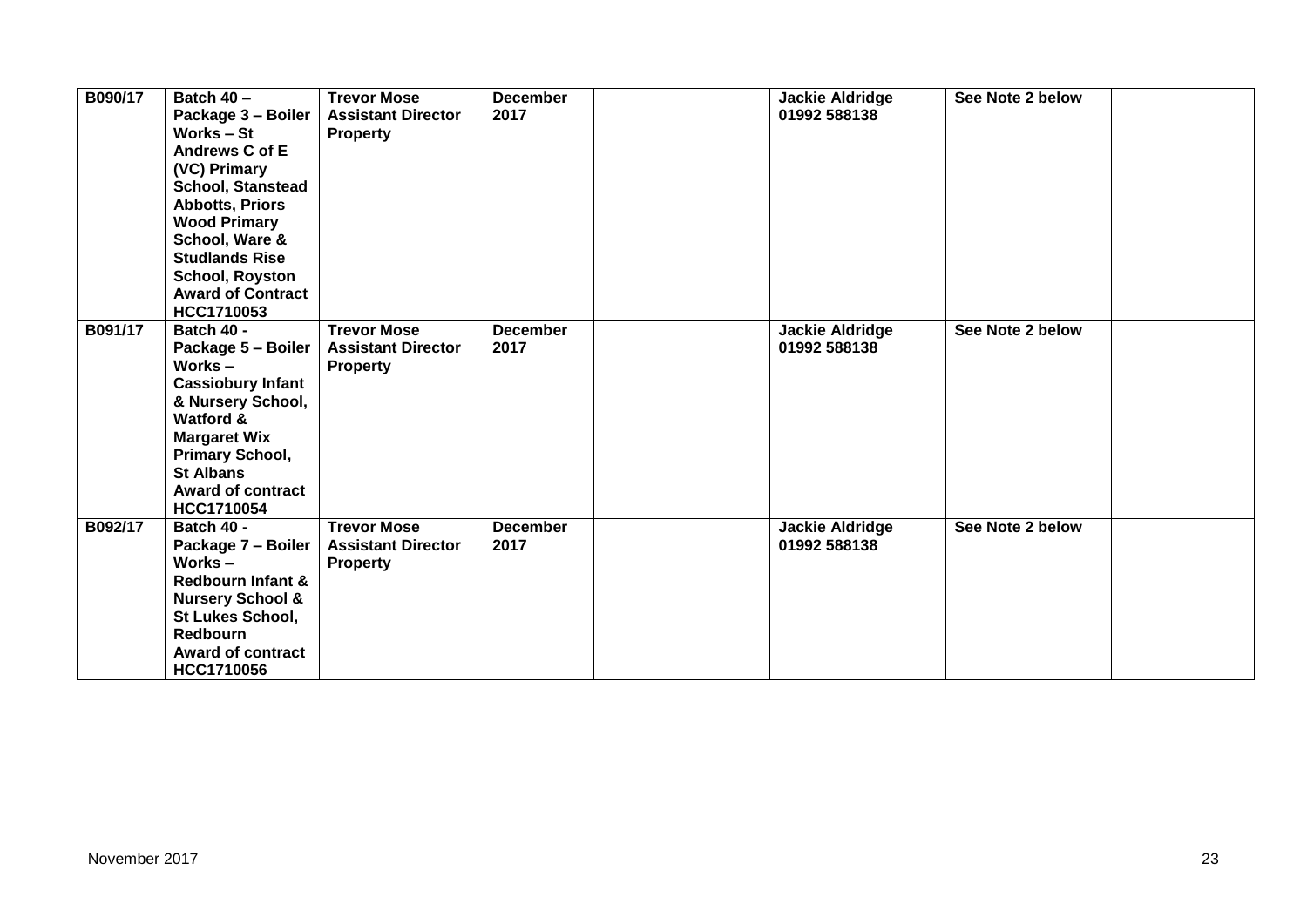| B093/17 | Batch $41 -$<br>Package 6-<br>Window Walling -<br><b>Bernards Heath</b><br><b>Infants &amp; Junior</b><br>School, St Albans.<br><b>Chater Junior, St</b><br><b>Albans &amp; The</b><br>Grove School,<br>Harpenden<br><b>Award of contract</b><br>HCC1710057                                | <b>Trevor Mose</b><br><b>Assistant Director</b><br><b>Property</b> | <b>December</b><br>2017 | <b>Jackie Aldridge</b><br>01992 588138 | See Note 2 below |  |
|---------|--------------------------------------------------------------------------------------------------------------------------------------------------------------------------------------------------------------------------------------------------------------------------------------------|--------------------------------------------------------------------|-------------------------|----------------------------------------|------------------|--|
| B094/17 | Batch $41 -$<br>Package 4-<br>Window Walling -<br>The Grove Infant<br>& Nursery School<br>& Weston Primary<br><b>School</b><br><b>Award of contract</b><br><b>HCC1710058</b>                                                                                                               | <b>Trevor Mose</b><br><b>Assistant Director</b><br><b>Property</b> | <b>December</b><br>2017 | <b>Jackie Aldridge</b><br>01992 588138 | See Note 2 below |  |
| B095/17 | Batch $42 -$<br>Package 1-<br>Roofing Works -<br><b>Bernards Heath</b><br>Infants, St Albans,<br><b>Camp Primary &amp;</b><br><b>Nursery School,</b><br><b>St Albans &amp; Heath</b><br><b>Lane Nursery</b><br><b>School, Hemel</b><br><b>Hempstead Award</b><br>of contract<br>HCC1710059 | <b>Trevor Mose</b><br><b>Assistant Director</b><br><b>Property</b> | <b>December</b><br>2017 | <b>Jackie Aldridge</b><br>01992 588138 | See Note 2 below |  |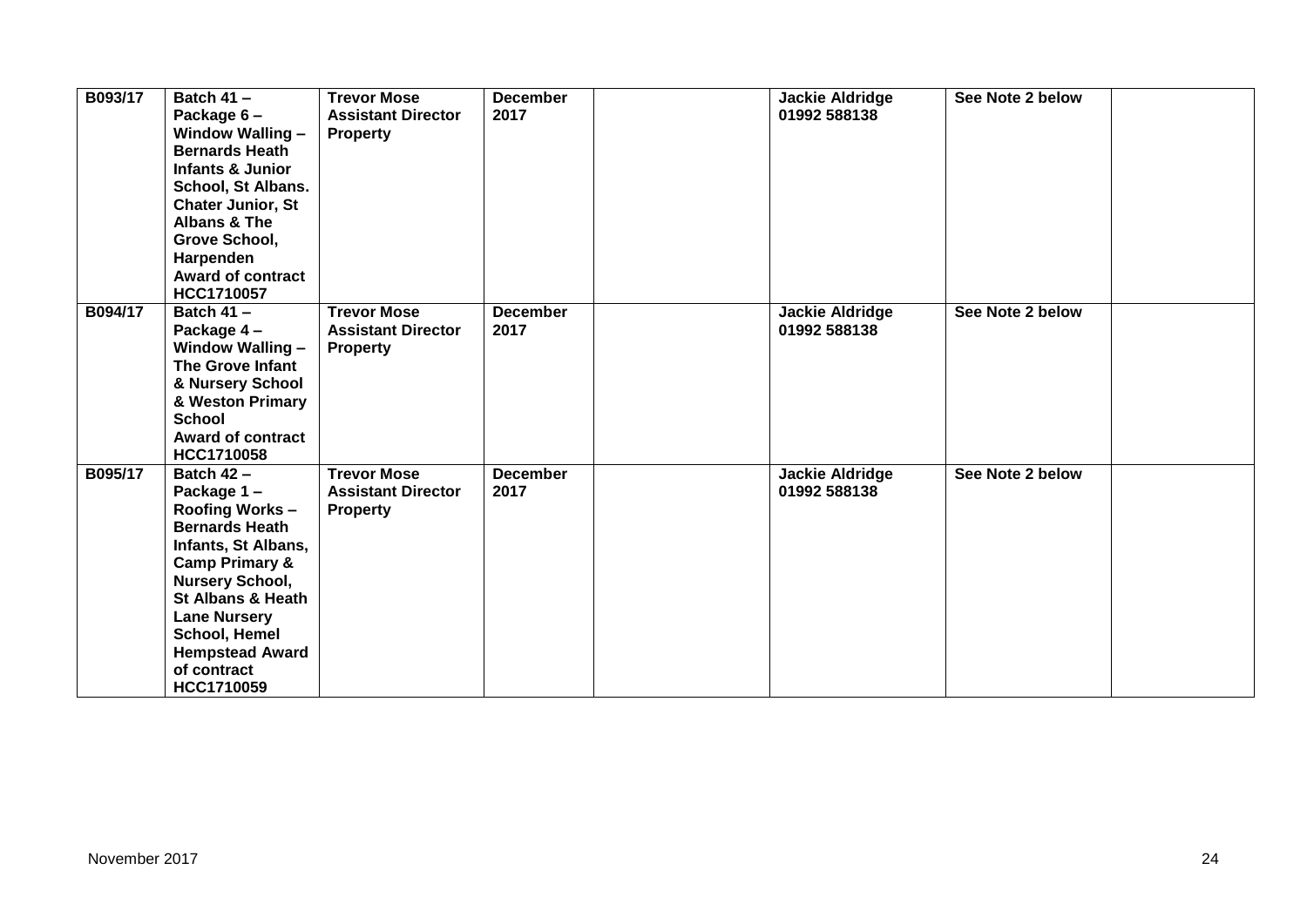| B096/17 | <b>Batch 42 -</b><br>Package 2 -<br><b>Roofing Works-</b><br><b>Moss Bury</b><br><b>Primary School &amp;</b><br>Nursery,<br>Stevenage,<br><b>Purwell Primary</b><br>School, Hitchin &<br><b>Watchlytes</b><br>School, Welwyn<br><b>Garden City</b><br><b>Award of contract</b><br><b>HCC1710060</b>                  | <b>Trevor Mose</b><br><b>Assistant Director</b><br><b>Property</b> | <b>December</b><br>2017 | <b>Jackie Aldridge</b><br>01992 588138 | See Note 2 below |
|---------|----------------------------------------------------------------------------------------------------------------------------------------------------------------------------------------------------------------------------------------------------------------------------------------------------------------------|--------------------------------------------------------------------|-------------------------|----------------------------------------|------------------|
| B097/17 | <b>Batch 42 -</b><br>Package 3-<br><b>Roofing Works-</b><br><b>Bonneygrove</b><br><b>Primary School,</b><br>Cheshunt,<br><b>Layston Church of</b><br><b>England First</b><br>School,<br><b>Buntingford &amp;</b><br>Longlands<br><b>Primary School,</b><br><b>Cheshunt</b><br><b>Award of contract</b><br>HCC1710061 | <b>Trevor Mose</b><br><b>Assistant Director</b><br><b>Property</b> | <b>December</b><br>2017 | <b>Jackie Aldridge</b><br>01992 588138 | See Note 2 below |
| B098/17 | Batch $42 -$<br>Package 4 -<br><b>Roofing Works-</b><br><b>Heathlands</b><br><b>School, St Albans</b><br><b>Award of contract</b><br>HCC1710062                                                                                                                                                                      | <b>Trevor Mose</b><br><b>Assistant Director</b><br><b>Property</b> | <b>December</b><br>2017 | <b>Jackie Aldridge</b><br>01992 588138 | See Note 2 below |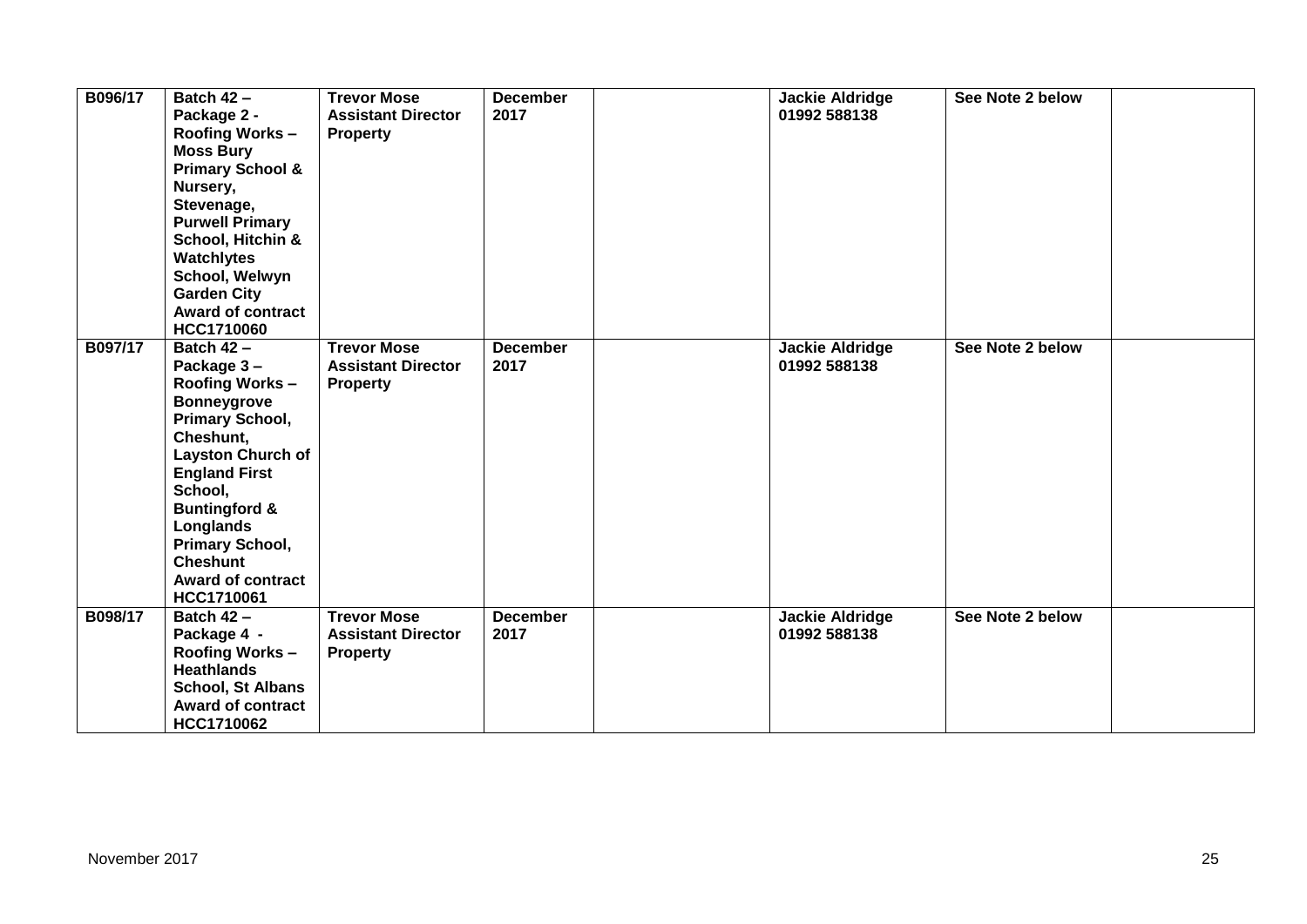| B099/17 | Batch 40 -<br>Package 6 - Boiler<br><b>Works - Whitehill</b><br>Junior School,<br>Hitchin &<br>Longmeadow,<br><b>Stevenage</b><br><b>Award of contract</b><br>HCC1710055                                                                                                                                                                                                                                                                                                              | <b>Trevor Mose</b><br><b>Assistant Director</b><br><b>Property</b> | <b>December</b><br>2017 | <b>Jackie Aldridge</b><br>01992 588138 | See Note 2 below |           |
|---------|---------------------------------------------------------------------------------------------------------------------------------------------------------------------------------------------------------------------------------------------------------------------------------------------------------------------------------------------------------------------------------------------------------------------------------------------------------------------------------------|--------------------------------------------------------------------|-------------------------|----------------------------------------|------------------|-----------|
| B100/17 | Whether or not to<br>agree to the<br>statutory proposal<br>for the closure of<br><b>Redbourn Junior</b><br>school and the<br>increase of age<br>range at<br><b>Redbourn Infants</b><br>& Nursery school<br>from 3-7 years old<br>to 3-11 years old,<br>taking into<br>consideration the<br>outcome of the<br>statutory notice<br>period<br><b>NB Agreement to</b><br>the statutory<br>proposals by<br><b>Cabinet will only</b><br>be required if<br>objections are<br>received to it. | <b>Jenny Coles</b><br>Director of<br><b>Childrens Services</b>     | <b>December</b><br>2017 | <b>Phil Brunt</b><br>01992 555811      | See note 2 below | <b>No</b> |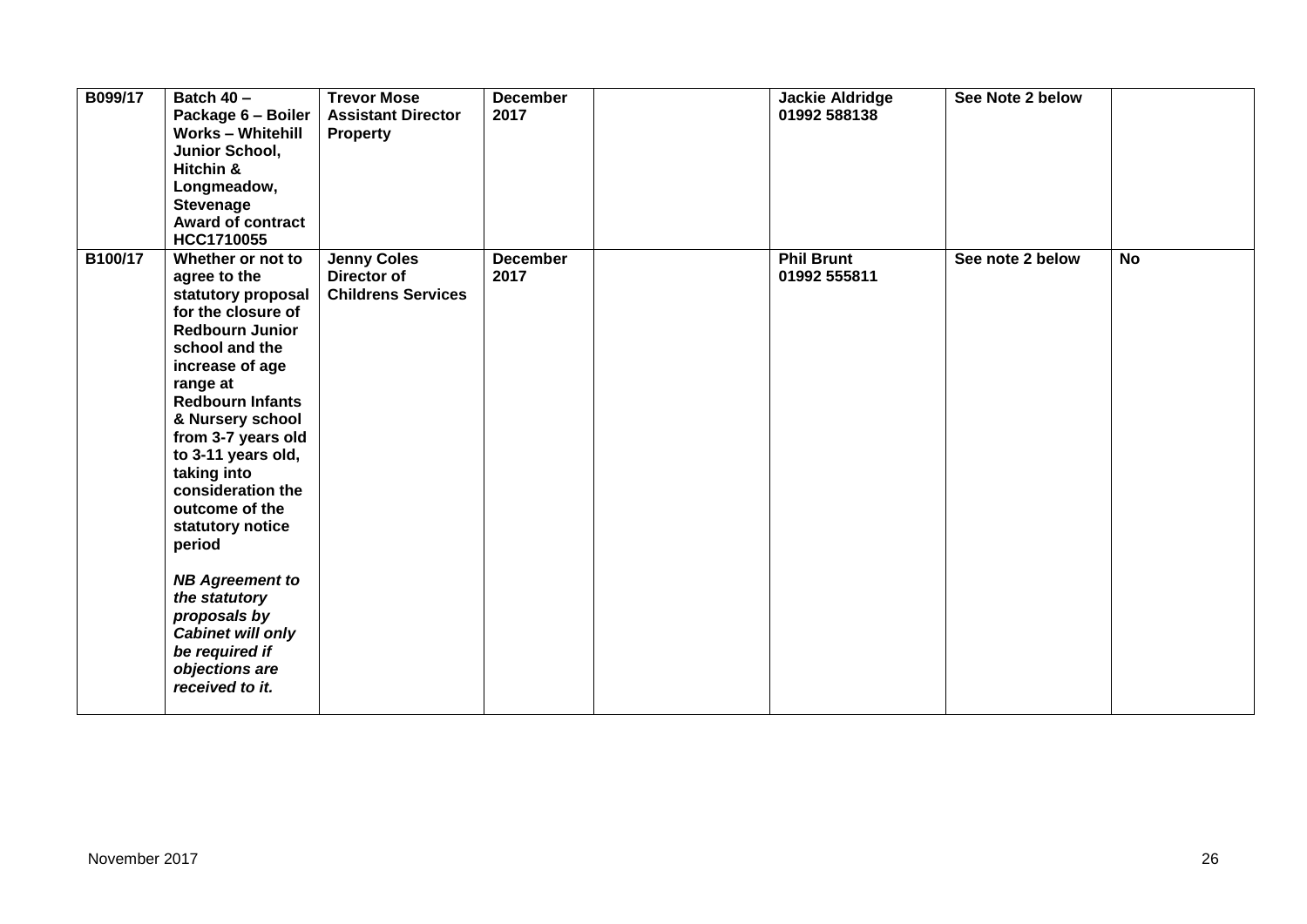| B101/17 | Whether or not to<br>agree to the<br>statutory<br>proposals to<br>increase the<br>number of places<br>by 8 at Haywood<br><b>Grove Social,</b><br><b>Emotional &amp;</b><br><b>Mental Health</b><br><b>Special School</b><br>(Meadow Wood<br>school site) and<br><b>Woodfield Severe</b><br>Learning<br><b>Difficulties special</b><br>school, taking into<br>consideration the<br>outcome of a<br>statutory notice<br><b>NB An officer</b><br>decision will only<br>be taken if no<br>objections to the<br>statutory<br>proposals are<br>received | <b>Jenny Coles</b><br>Director of<br><b>Childrens Services</b>    | <b>December</b><br>2017 | <b>Phil Brunt</b><br>01992 555811 | See note 2 below | <b>No</b> |
|---------|---------------------------------------------------------------------------------------------------------------------------------------------------------------------------------------------------------------------------------------------------------------------------------------------------------------------------------------------------------------------------------------------------------------------------------------------------------------------------------------------------------------------------------------------------|-------------------------------------------------------------------|-------------------------|-----------------------------------|------------------|-----------|
| B102/17 | Change in the<br>location of<br>premises for the<br>delivery of well-<br>baby clinics                                                                                                                                                                                                                                                                                                                                                                                                                                                             | <b>Jim McManus</b><br><b>Director of Public</b><br><b>Health</b>  | <b>December</b><br>2018 | <b>Brian Gale</b><br>01438 843537 | See note 2 below | <b>No</b> |
| B103/17 | Award a contract<br>to support the<br>promotion and<br>implementation of<br>community<br>enterprises                                                                                                                                                                                                                                                                                                                                                                                                                                              | lain MacBeath<br><b>Director of Adult</b><br><b>Care Services</b> | <b>December</b><br>2017 | <b>Ted Maddex</b><br>01438 843574 | See note 2 below | <b>No</b> |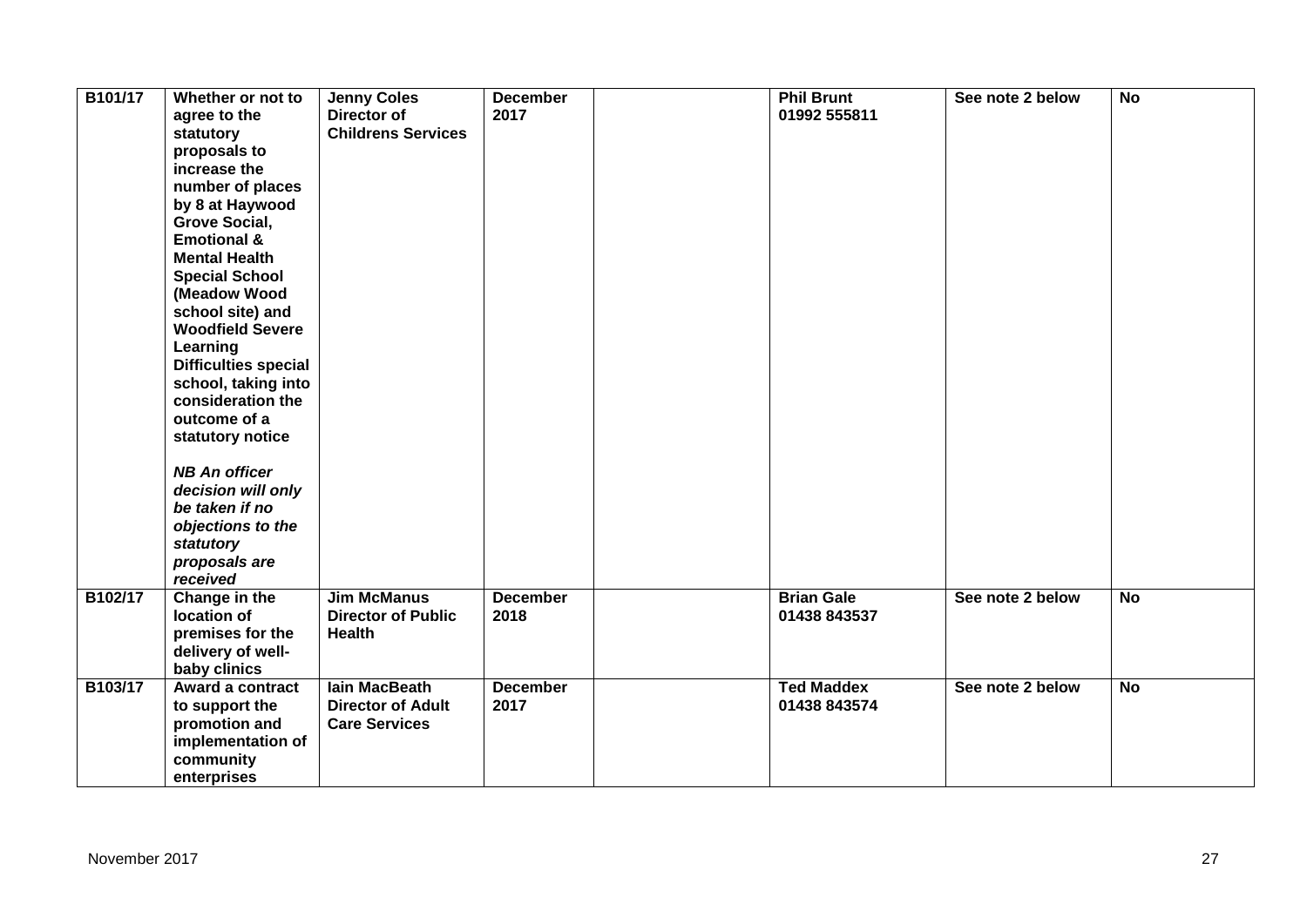| B104/17 | <b>New Contract for</b><br>the Provision of a<br><b>Two Bed</b><br><b>Emergency</b><br><b>Therapeutic</b><br>residential Unit for<br><b>Children and</b><br><b>Young People</b><br>aged 11-16 with<br><b>Challenging and</b><br><b>Complex Needs</b><br>(Hudnall Park) | <b>Marion Ingram</b><br><b>Operations</b><br><b>Director, Specialist</b><br><b>Services</b> | January<br>2018 | <b>Lynn Knowles</b><br>07740 918847 | See note 2 below | <b>No</b> |
|---------|------------------------------------------------------------------------------------------------------------------------------------------------------------------------------------------------------------------------------------------------------------------------|---------------------------------------------------------------------------------------------|-----------------|-------------------------------------|------------------|-----------|
| B105/17 | <b>New Contract for</b><br>the Provision of<br><b>Four Residential</b><br><b>Solo Placements</b><br>for Children and<br><b>Young People</b><br>aged 11-17 with<br><b>Challenging and</b><br><b>Complex Needs</b>                                                       | <b>Marion Ingram</b><br><b>Operations</b><br><b>Director, Specialist</b><br><b>Services</b> | January<br>2018 | <b>Lynn Knowles</b><br>07740 918847 | See note 2 below | <b>No</b> |
| B106/17 | Procurement of a<br><b>Multi-Provider</b><br><b>Framework</b><br>agreement for the<br>provision of<br>learning<br>opportunities,<br>products and<br>interventions on<br>behalf of the<br>workforce<br>Development and<br><b>Partnership Team</b>                       | <b>Frances Heathcote</b><br><b>Assistant Director</b><br>Commissioning                      | January<br>2018 | <b>Mark Gwynne</b><br>07580 743004  | See note 2 below | <b>No</b> |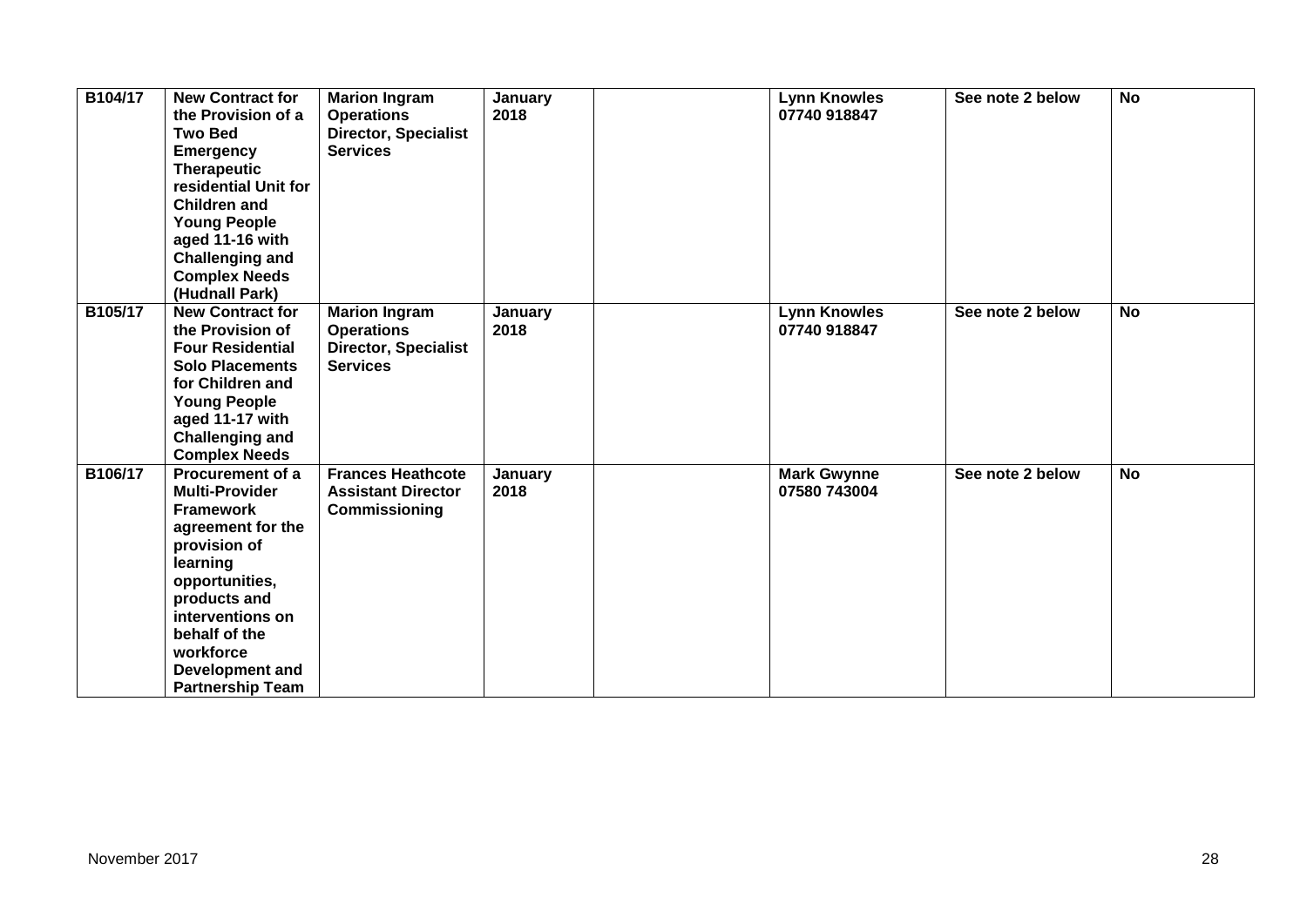| B107/17 | <b>Tender process to</b><br>establish a new<br>contract for the<br>provision of<br><b>Residential</b><br><b>Placements for</b><br>Children and<br><b>Young People</b><br>aged 10-17 with<br><b>Challenging and</b><br>Complex needs. | <b>Marion Ingram</b><br><b>Operations</b><br><b>Director, Specialist</b><br><b>Services</b> | <b>March 2018</b> | <b>Lynn Knowles</b><br>07740 918847 | See note 2 below | <b>No</b> |
|---------|--------------------------------------------------------------------------------------------------------------------------------------------------------------------------------------------------------------------------------------|---------------------------------------------------------------------------------------------|-------------------|-------------------------------------|------------------|-----------|
| B108/17 | Award a contract<br>for the provision<br>of HIV support<br>service                                                                                                                                                                   | lain MacBeath<br><b>Director of Adult</b><br><b>Care Services</b>                           | <b>March 2018</b> | Jeni Beard<br>01438 845900          | See note 2 below | No        |

#### **Notes:**

- 1. CBC contract = on behalf of 17 local authority members of the Central Buying Consortium
- 2. Quality and price evaluation derived from tenderers' submissions *(which may contain exempt information and if so will not be available for public inspection)* If you have any general enquiries about this Forward Plan - contact Elaine Shell, Democratic Services Manager, 01992 555565 Email: [elaine.shell@hertfordshire.gov.uk](mailto:elaine.shell@hertfordshire.gov.uk)
- 3. Collaborative contract with one or more authorities (not a CBC contract)
- 4. Part II (due to 'Information relating to the financial or business affairs of any particular person (including the Council')".

#### **KATHRYN PETTITT, CHIEF LEGAL OFFICER**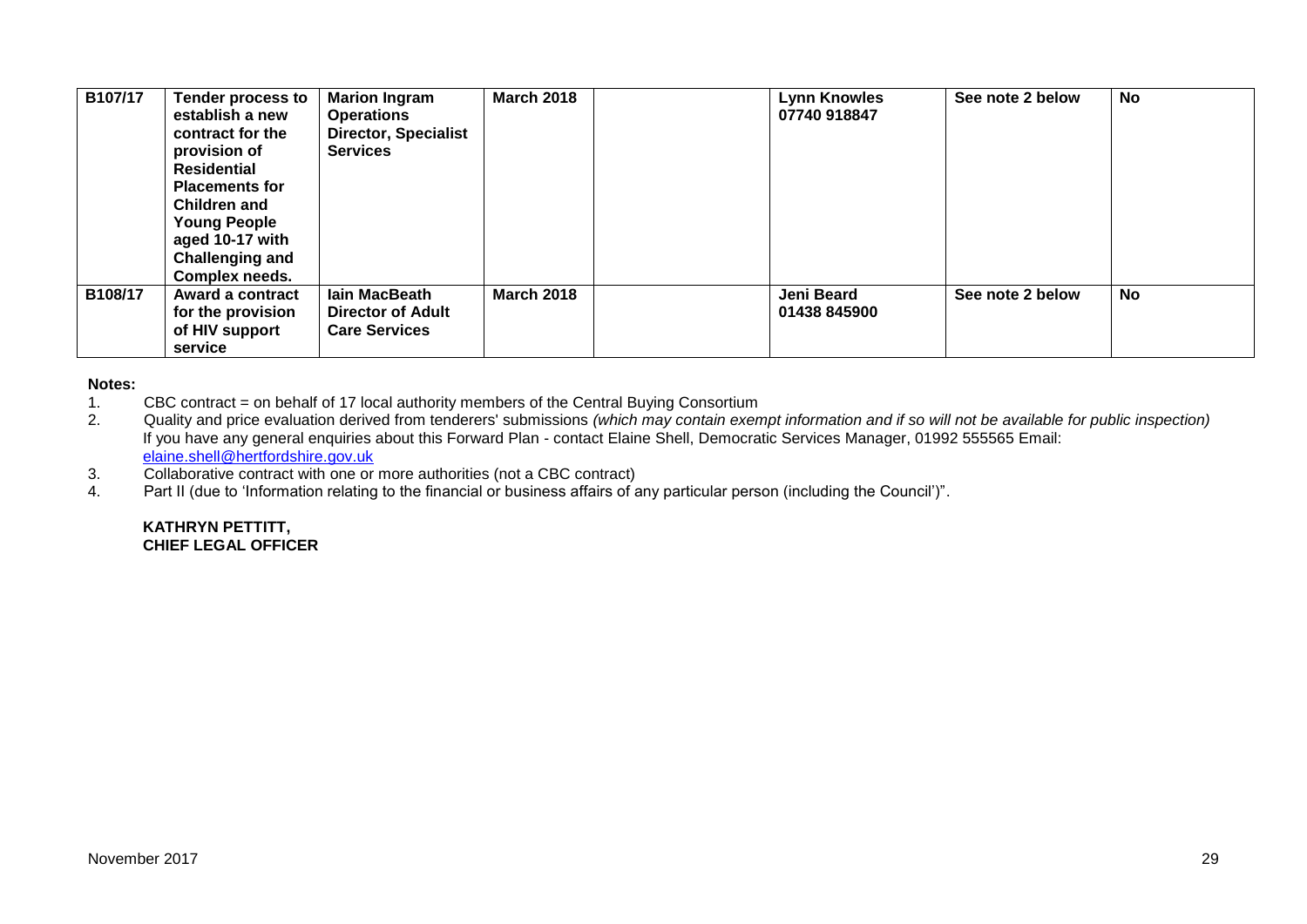

**Hertfordshire HERTFORDSHIRE COUNTY COUNCIL** 

**FORWARD PLAN Notice of (a) key and other decisions likely to be made on behalf of the County Council by Cabinet, (b) key decisions likely to be made on behalf of the County Council by Officers and (c) decisions on Traffic Regulation Orders likely to be made by Officers on behalf of the County Council in the period 1 December 2017 – 31 March 2018**

# **Published 6 November 2017**

[Note: Key decisions and other decisions due to be reached in November 2017 but not yet made remain listed (notice of these items was given in the Forward Plan issued on 4 October 2017)]

# **TRAFFIC REGULATION ORDERS**

## **EAST HERTS & LEA VALLEY**

#### **Broxbourne**

| Location                                      | <b>Proposed Restriction</b>           |
|-----------------------------------------------|---------------------------------------|
| Dinant Link Road, Hoddesdon                   | 40mph Speed Limit                     |
| Rumbold Road, Hoddesdon & Mill Road, Cheshunt | <b>Waiting Restrictions</b>           |
| Goff's Lane, Goff's Oak                       | Experimental Prohibition of Left Turn |
| Lea/Gordon Roads, Waltham Abbey               | <b>Waiting Restrictions</b>           |

#### **East Herts**

| Location                                         | <b>Proposed Restriction</b>                                   |
|--------------------------------------------------|---------------------------------------------------------------|
| Lady Margaret Gardens, Brocket Meadow, Ware      | 20mph, Cycle Track Order                                      |
| Marshgate Drive, Hertford                        | <b>Waiting Restrictions</b>                                   |
| Park Road, Ware                                  | <b>Waiting Restrictions</b>                                   |
| Various Roads, Braughing                         | 20mph Speed Limit, Road Humps                                 |
| Cozens Road, Woodley Road, Ware                  | <b>Waiting Restrictions</b>                                   |
| Church Street, Bishop's Stortford                | <b>Waiting Restrictions</b>                                   |
| South Street, Bishop's Stortford                 | <b>Waiting Restrictions</b>                                   |
| Horns Road, West Street, Hertford                | Waiting Restrictions, 20mph Speed Limit, Prohibition of Entry |
| Hazel End Road, Farnham Road, Bishop's Stortford | 40 & 50mph Speed Limits                                       |
| A120 Bishop's Stortford                          | 40mph Speed Limit                                             |
| Tamworth Road, Hertford                          | <b>Waiting Restrictions</b>                                   |
| Ermine Street, Buntingford                       | Waiting Restrictions, Road Humps, 30mph speed limit           |
| North Road, Hertford                             | Waiting Restrictions, Loading Bay                             |
| High Street, Totts Lane etc, Walkern             | Waiting Restrictions, Weight Limit                            |
| Hartham Lane, Hertford                           | Waiting Restrictions, Parking Place Revocation                |
| Morbury Avenue, Bishop's Stortford               | 20mph Speed Limit, Road Humps                                 |
| High Road, High Cross, Ware                      | <b>Waiting Restrictions</b>                                   |
| Horns Road, Hertford                             | <b>Waiting Restrictions</b>                                   |
| A1250 Hadham Road, Bishop's Stortford            | 30mph Speed Limit, Pedestrian Crossing                        |
| Rye Street, Bishop's Stortford                   | Road Humps, Pedestrian Crossing                               |
| Ware Road, Gallows Way, Hertford                 | <b>Waiting Restrictions</b>                                   |

November 2017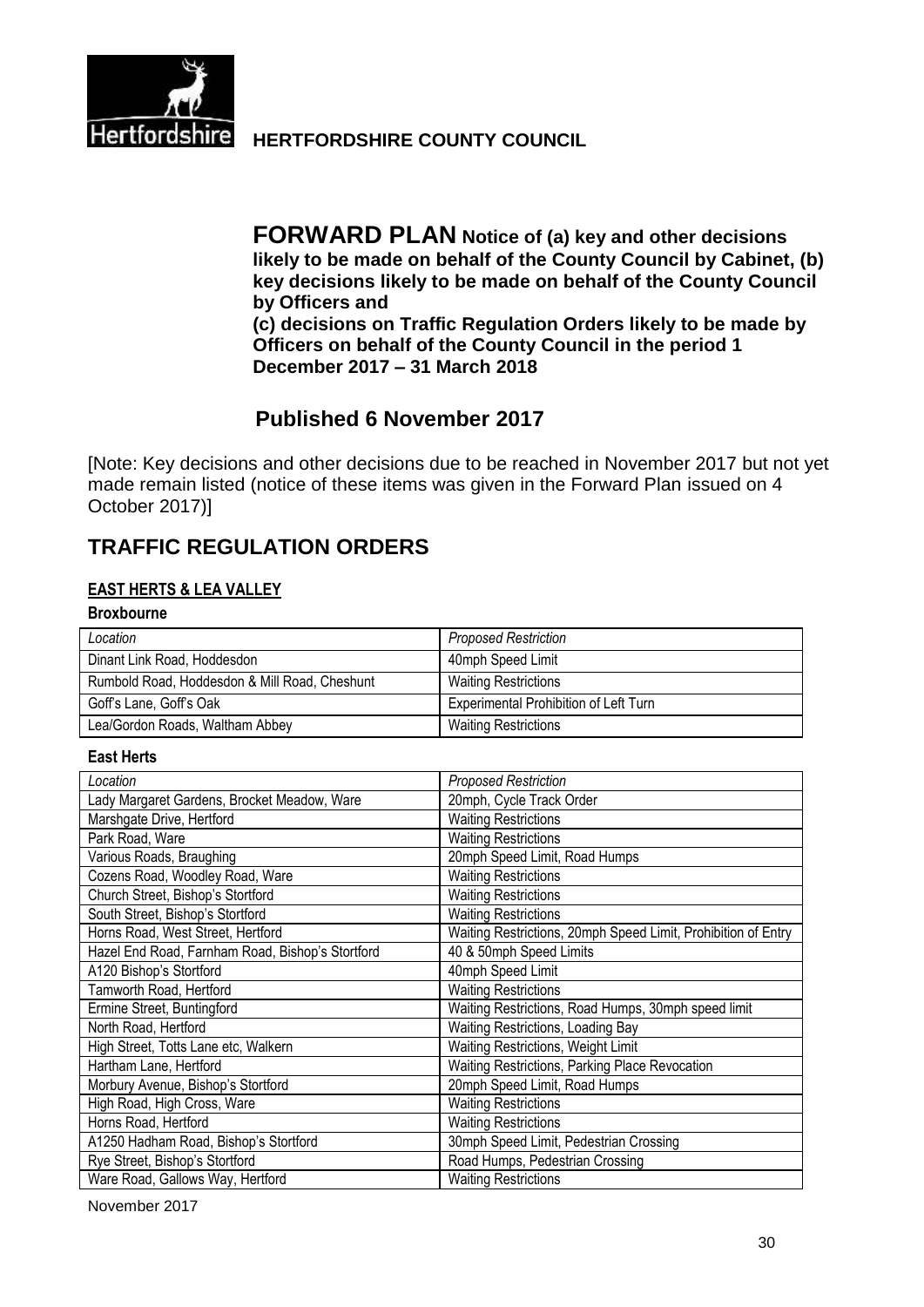## **MID WEST HERTS**

### **Dacorum**

| Location                                       | <b>Proposed Restriction</b>              |
|------------------------------------------------|------------------------------------------|
| London Road, Hemel Hempstead                   | <b>Waiting Restrictions</b>              |
| Beggars Lane, Tring                            | Clearway, Verge Parking Place & Parking  |
| Various Roads, Tring                           | 20mph Speed Limit                        |
| Lime Walk, Hemel Hempstead                     | <b>Waiting Restrictions</b>              |
| Three Cherry Trees Lane, Hemel Hempstead       | <b>Experimental Waiting Restrictions</b> |
| A4146 Leighton Buzzard Road, Hemel Hempstead   | 7.5t Weight Limit                        |
| Nettleden Road etc, Little Gaddesden/Nettleden | 7.5t Weight Limit                        |
| Chesham/Newhouse Roads etc, Kings Langley      | <b>Waiting Restrictions</b>              |
| Queensway, Hemel Hempstead                     | Pedestrian Crossing                      |

#### **St. Albans**

| Location                              | <br>Restriction<br>roposed<br>. Jeon           |
|---------------------------------------|------------------------------------------------|
| Londor<br>olnevٽ<br>Various<br>Roads. | 20mph<br>Limit Zone.<br>Humps<br>speed<br>≺oad |

## **Welwyn Hatfield**

| Location                                              | <b>Proposed Restriction</b>               |
|-------------------------------------------------------|-------------------------------------------|
| Various Roads, Hatfield                               | 20mph Speed Limit Zone                    |
| Foxes, Foxes Lane, North Mymms                        | Prohibition of Driving                    |
| Ascots Lane, Welwyn Garden City                       | <b>Waiting Restrictions</b>               |
| Beaconsfield Road, Hatfield                           | Waiting Restrictions, Pedestrian Crossing |
| Herns Lane/Daniells/Appletree Way, Welwyn Garden City | <b>Waiting Restrictions</b>               |